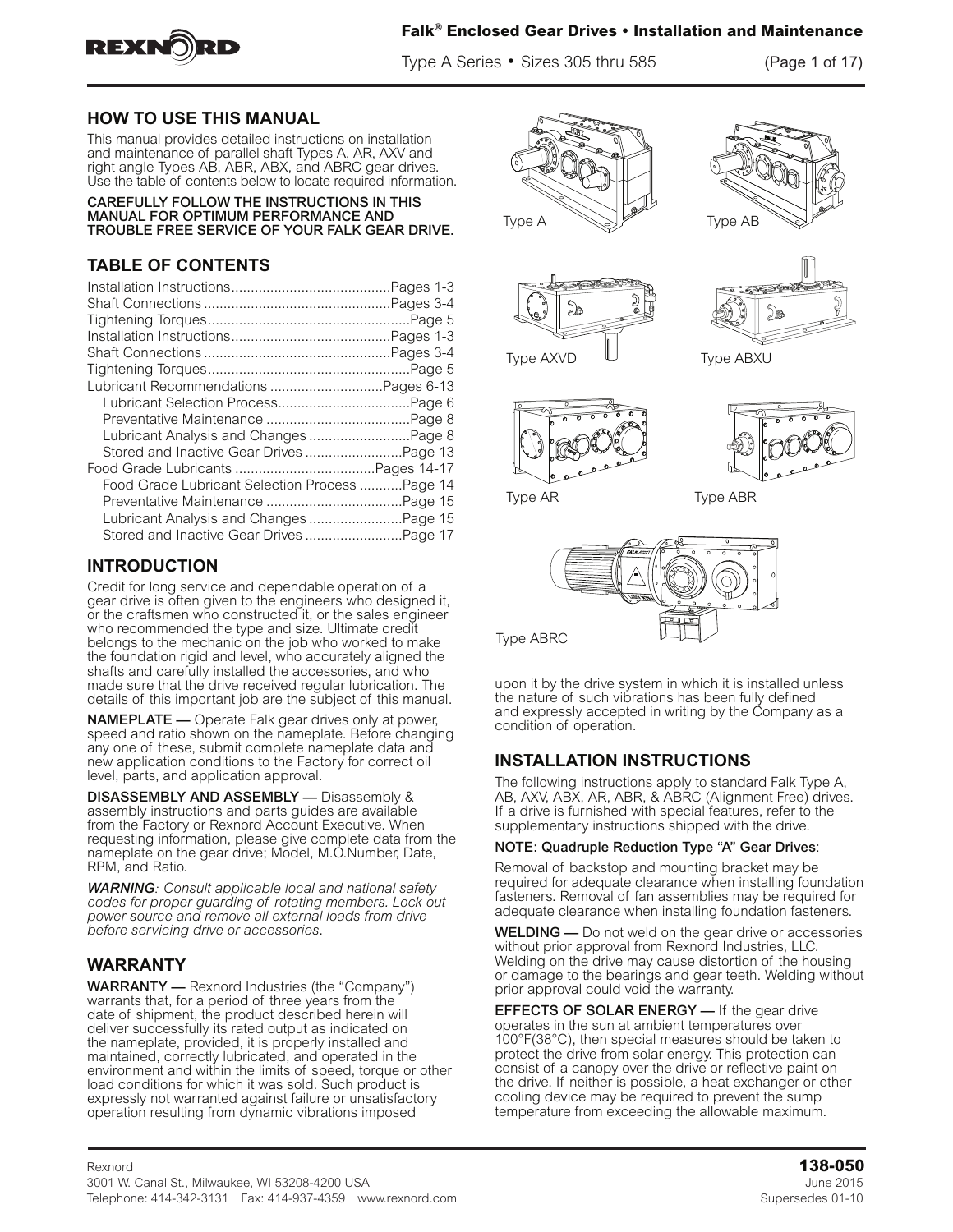(Page 2 of 17) Type A Series • Sizes 305 thru 585



MOUNTING POSITION — Standard mounting positions for types A, AB, , and ABX are with the base horizontal, and for types AR, ABR, and ABRC with the input and output shafts horizontal. If a gear drive is ordered for non-standard mounting positions, refer to the instructions provided with the drive for oil levels and bearing lubrication. If it is necessary to mount the gear drive in a different position from which it was ordered, refer to Falk for required changes to provide proper lubrication.

FOUNDATION, GENERAL — To facilitate oil drainage, elevate the gear drive foundation above the surrounding floor level. If desired, replace the drive oil drain plug with a valve, but provide a guard to protect the valve from accidental opening or breakage.

When an outboard bearing is used, mount drive and outboard bearing on a continuous foundation or bedplate, and dowel both in place.

### FOUNDATION, STEEL —

When mounting gear drive on structural steel, it is recommended that an

engineered design be utilized for a pedestal, adapter base or bed to provide sufficient rigidity, to prevent induced loads from distorting the housing and causing gear misalignment.

In the absence of an engineered design, it is recommended that a base plate, with thickness equal to or greater than the thickness of the drive feet, be securely bolted to steel supports and extend under the entire drive as illustrated.



### FOUNDATION, CONCRETE —

If a concrete foundation is used, allow the concrete to set firmly before bolting down the gear drive. For the best type

of mounting, grout structural steel mounting pads into the mounting base, as illustrated, rather than grouting the drive directly into the concrete.

Motors and other components mounted on motor plates or motor brackets may become misaligned during shipment.



ALWAYS check alignment after installation. Refer to Page 4 for coupling alignment instructions.

MOTOR BRACKETS — Falk motor brackets provide an economical "soft mounting" for standard NEMA and IEC foot mounted AC induction electric motors. The weight, location, and starting torque of the motor will cause cantilevered motor brackets to deflect downward or to twist to varying degrees.

The motor bracket/motor selections are engineered to be within acceptable deflection limits as determined by Rexnord.. Because the bracket is a "soft motor support", deflection and vibration magnitude of the bracket may exceed levels normally considered acceptable for rigidly mounted machinery.

For applications using other than standard selections, use of a motor plate is recommended. If a motor bracket is to be used, it becomes the customer's responsibility to support the rear of the motor bracket to limit deflection and vibration to within satisfactory levels as determined by the customer.

## **GEAR DRIVE ALIGNMENT**

FOOT MOUNTED DRIVES - Align drive with driven equipment by placing broad, flat shims under all mounting pads. Start at the low speed shaft end and level across the length and then the width of the drive. Check with a feeler gauge to make certain that all pads are supported to prevent distortion of housing when drive is bolted down. After drive is aligned with driven equipment and bolted down, align prime mover to drive input shaft. Refer to Page 4 for coupling alignment.

If equipment is received from Rexnord mounted on a bedplate, the components were accurately aligned at the Factory with the bedplate mounted on a large, flat assembly plate. Shim under the bedplate foot pads until the gear drive is level and all feet are in the same plane.

Check high speed shaft coupling alignment. If the coupling is misaligned, the bedplate is shimmed incorrectly. Re-shim bedplate and recheck high speed coupling alignment. If necessary, realign motor.

**SHAFT MOUNTED DRIVES** - Shaft mounted drive alignment occurs when the gear drive is attached to the driven shaft. The standard hollow low speed shaft is connected to the driven shaft with a shrink disc connection. Solid low speed shafts are typically connected with an MCF moment type coupling. Refer to the Shaft Connection section for coupling installation.



There may be some visible movement of the drive while operating due to shaft and coupling . Torque arm assemblies must be aligned such that the gear drive movement is not restricted during operation. Refer to torque arm instructions on Page 3.

The Alignment Free drive flange motor adapter provides registration for the motor which eliminates the adjustments normally required for high speed coupling alignment.

## **TORQUE ARMS**

The torque arm connects a shaft mounted gearbox to the foundation. In static condition, it helps to support the weight of the gearbox/motor assembly. In the dynamic condition, it supports the weight and also transmits the torque reaction to the foundation. The torque arm may be loaded in compression or tension. Maximum torque arm loads should be considered when designing the foundation for the torque arm anchor.

**TORQUE ARM ASSEMBLY** — The torque arm components are to be assembled according to the following illustration. A plain spherical bearing is fitted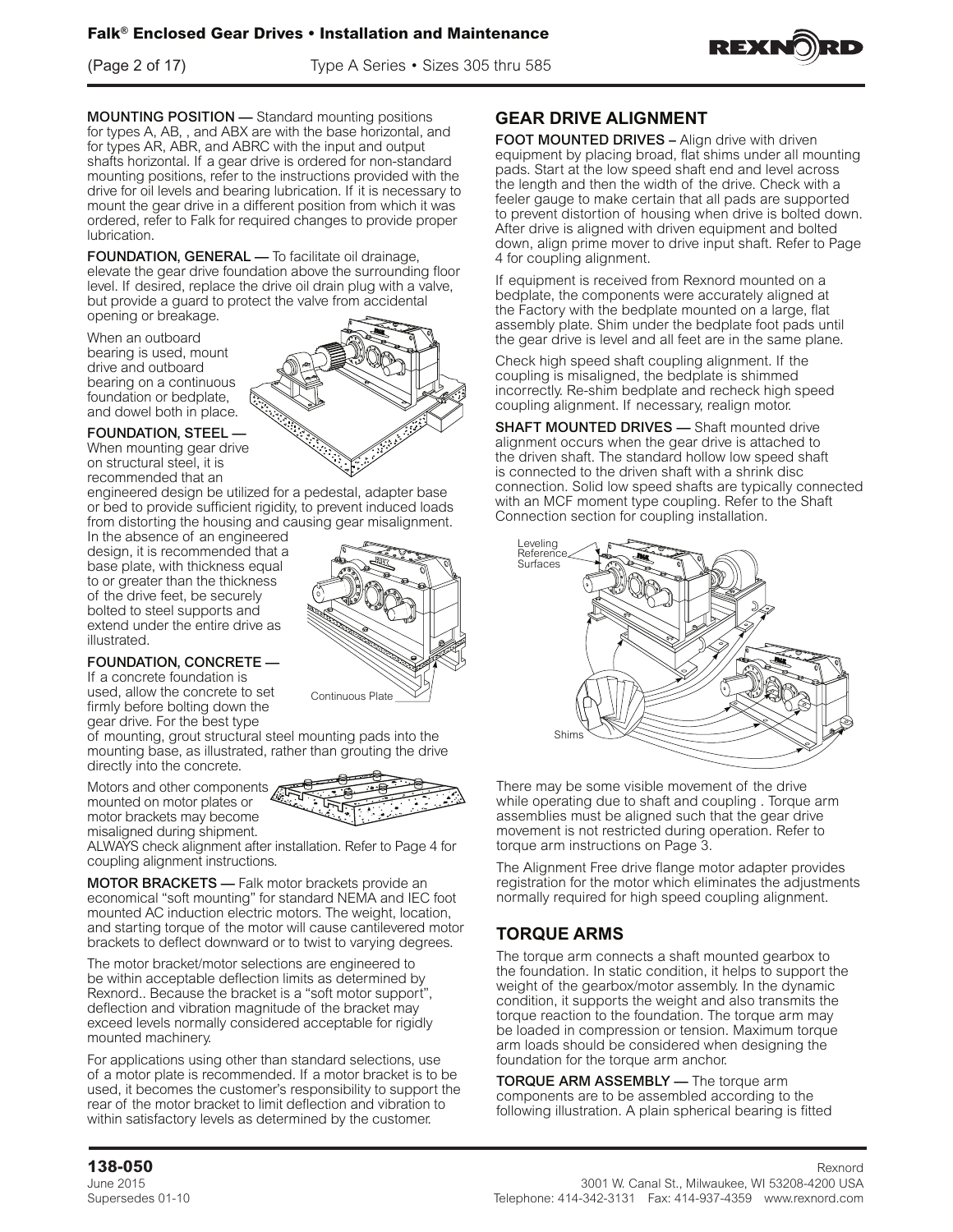

Type A Series • Sizes 305 thru 585

 $p_{\text{max}}$  $(Page 3 of 1)$ 

into the gearbox housing or bedplate. A pin engages and the gearbox housing or beuplate. A pin engages<br>the spherical bearing and connects it to the torque arm. and spinched beaming and connects it to the torque arm.<br>Spacers center the bearing on the pin. The pin is retained by a snap ring. A similar connection is made between the torque arm and anchor bracket. In operation, the torque arm is to be perpendicular to the edge of the gear drive.

are to be assembled according to the following interaction. Assembly, the following interaction. Assembly,  $\alpha$ 

torque arm is to be perpendicular to the edge of the gear

**WARNING:** Angular misalignment of the torque arm *may restrict gear drive gear drive movement and cause* excessive loading on the low speed shaft and driven **equipment.** ward and a model in the gearbox to the conque and course.

**TORQUE ARM MOVEMENT** — Movement of the gear drive while operating is natural. The movement is due to shaft and coupling runouts. The standard torque arm is and the coapling randate. The standard terque drimes<br>designed to accommodate this movement. It allows the  **IF ARM MOVEMENT**  $\_\,$  **Movement of the gear** coupling running running running to the standard to the get  $P$ 



gearbox to move slightly with the driven shaft. This prevents transmitting unnecessary additional loads to the driven shaft through the gearbox. DO NOT restrain free movement shalt imough the gearbox. DO NOT restrain free movem<br>of the gear drive, to do so will adversely load the low speed shaft and driven shaft and may result in shaft or speed shart and driven shart and may result in shart or<br>hub failure. Recheck torque arm movement during regular maintenance intervals. of the geal drive, to do so will adversely load the low<br>appeal shaft and driven shaft and movimeult in shaft at hub failure. Recheck torque arm movement during<br>maintenance intervals. shait through the gearb<br>of the gear drive to do

## **SHAFT CONNECTIONS**

**WARNING**: Provide suitable guards in accordance with *local and national standards. and national standards.*

Sucar and national standards.<br>
SHRINK DISC CONNECTIONS — Shrink disc assemblies **used on hollow low speed shafts and on some MCF** coupling hubs require special installation procedures. Following Falk bulletins for detailed instructions:<br>Refer to the following Falk bulletins for detailed instructions: **K DISC CONNECTIONS — Shrink distring the Solid Exercise** rof and the following transferred for detailed medidelene.

Shrink Discs ........138-850 Shrink Discs ........ 138-850 MCF couplings .......458-862  $0.000$ -000 ........  $0.300$ -000  $\sim$ installed and service to the coupling manufacturer to the coupling manufacturer  $\sim$ minik Discs ........ 138-

**COUPLING CONNECTIONS** — The performance and life of any coupling depends largely upon how well the coupling is installed and serviced. Refer to the coupling manufacturer's manual

for specific instructions.

CORRECT METHOD

Heat interference fitted hubs, pinions, sprockets or pulleys to a maximum of 275°F (135°C) and slide onto gear drive shaft.  $T_{\text{S}}$ 



e-mail: info@rexnord.com web: www.rexnord.com Supersedes 11-09



**INCORRECT METHOD** INCORRECT METHOD

CORRECT METHOD

onto gear drive shaft.

DO NOT drive coupling hub, pinion, sprocket or pulley onto the shaft. An endwise blow on the shaft/coupling may damage gears and bearings.

FLANGED MOTOR ADAPTERS - Accurate axial **EXISTED MOTOR ADAPTERS** TRIVIAL ADAPTERS AND TRIVIAL AND POSITION ADAPTERS ON A LIGHT OF A LIGHT ON THE POSITION OF A LIGHT OF A LIGHT OF A LIGHT OF A LIGHT OF A LIGHT OF A LIGHT OF A LIGHT OF A LIGHT OF A LIGHT OF A LIGH positioning or the coupling hub on the motor shart is required to ensure proper coupling gap. To establish required to ensure proper coupling gap. To establish the correct overhang on the motor shaft, measurements are required. Refer to Figure 1 below. First measure the distance from the motor mounting face of the motor to the end of the motor shaft (A). Then measure the distance from the motor mounting face of the motor adapter to  $f(x)$  on the motor shaft is required to the face of the gear drive hub (B). Refer to the coupling<br>installation and mointenance instructions to determine installation and maintenance instructions to determine mistaliation and maintenance instructions to determine<br>the desired coupling gap. The coupling overhang is determined from the following equation: the desired coupling gap. The coupling overhang is<br>determined from the following equation:

Overhang=A+Gap-B

If the calculated overhang is a positive value, the motor  $\frac{1}{2}$ shaft extends beyond the hub by that amount. If the calculated overhang is a positive value, the motor

NOTE: For couplings where the coupling gap does not occur at the end of the motor hub, an additional adjustment must be made. See dimension C in Figure 1 below. **NOTE:** For couplings where the coupling gap does not occurrently approach the coupling gap does not



FALK COUPLINGS — (Except fluid type) Detailed installation manuals are available from Rexnord, your local installation manuals are available from Rexnord, your local Rexnord Account Executive or Distributor—just provide size and type designations stamped on the coupling. For lubricant requirements and a list of typical lubricants meeting Rexnord specifications, refer to appropriate coupling service manual.

Flanged Type Rigid Couplings are typically used on runged type right couplings are typically accommodated and drives with vertical output shafts. The low speed shaft extension ends of the solid vertical shaft drives are drilled and tapped to accommodate coupling keeper plates. Tightening torques for fasteners, including keeper plate fasteners are listed in Table 1, Page 5.

**CORRECT METHOD AND AND AND AND STAFT AREXAL AND COUPLINGS** — Refer to the installation manual furnished with the Falk fluid coupling for installation manual furnished with the Falk fluid coupling for installation hubs, pinions, sprockets and startup instructions.

**Type ABRC** — The Alignment Free flange motor adapter has two side inspection openings. On solid shaft gear slide onto gear drive<br>
Rexnord Industrial Contract Contract Contract Contract Contract Contract Contract Contract Contract Contract Cont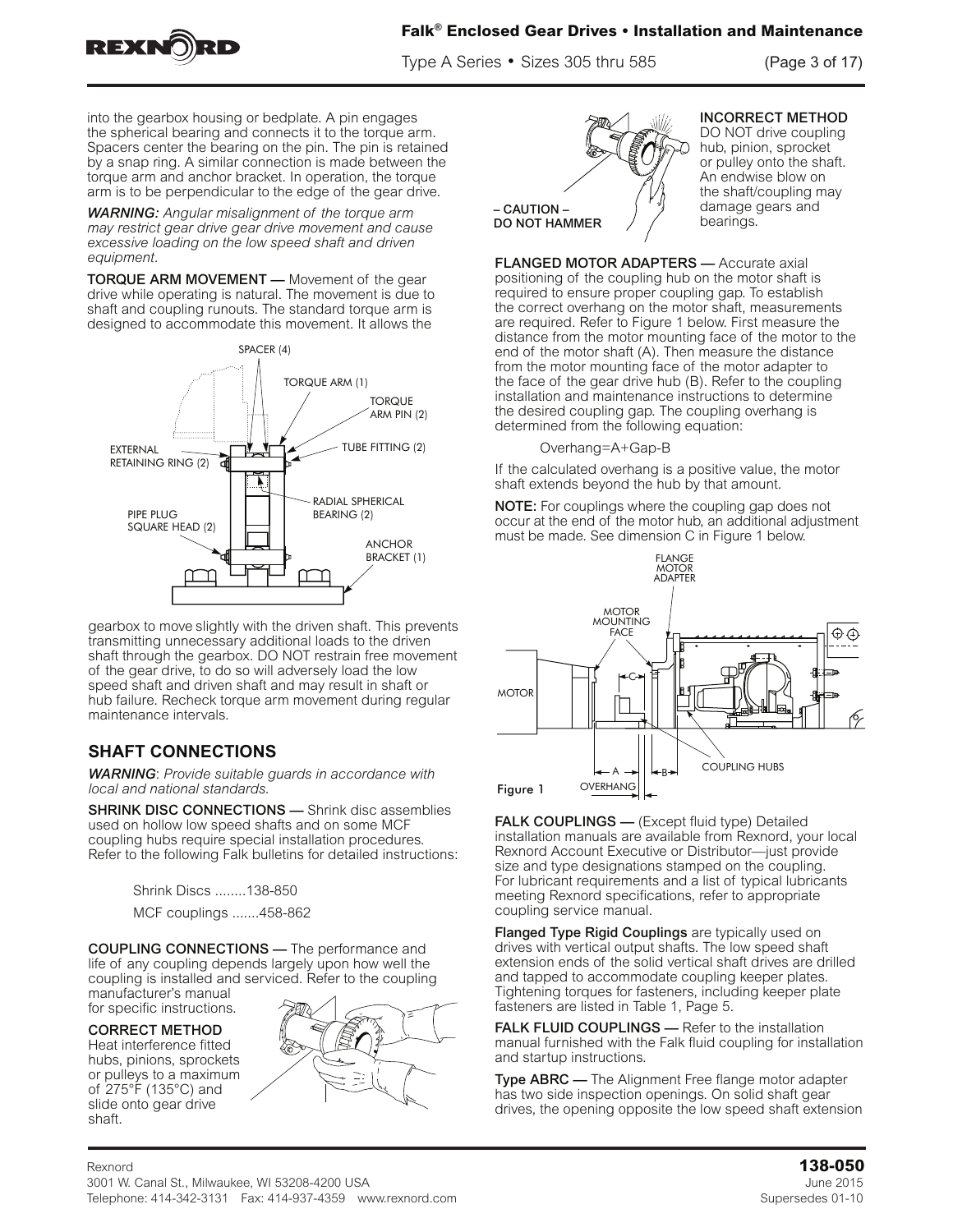$(Page 4 of 17)$ 

(Page 4 of 17) Type A Series • Sizes 305 thru 585  $\frac{1}{2}$  of 11, Sizes 305  $\frac{1}{2}$  sizes 305  $\frac{1}{2}$  sizes 305  $\frac{1}{2}$  sizes 305  $\frac{1}{2}$ 



adapter. On hollow shaft gear drives, the opening on the shrink disk side of the gear drive has been marked to indicate the vertical midpoint of the adapter. These marks are used to establish the proper fill angle for the fluid the side inspection operation operation operation operation operation operation operation operations operation operation operation operation operation operation operation operation operation operation operation operation o has been marked to indicate the vertical midpoint of the proper fille for the fluid coupling.

Type  $\mathcal{A}_\mathcal{A}$  , and  $\mathcal{A}_\mathcal{A}$  are adapted motor adapter has adapted motor adapter has a dapter has a dapter has a dapter has a dapter has a dapter has a dapter has a dapter has a dapter has a dapter has a dapte

The fluid coupling outside diameter has been marked with two separate match marks. The recommended fill can be obtained by lining up the correct match mark on the fluid coupling with the mark in the inspection opening and filling the fluid coupling until fluid appears at the lip of the fill hole. To determine the correct mark on the fluid coupling begin by angling the influid with the match mark in the match opening. For fill angles less than 90°, rotate the mspection opening. For initialigies iess than 90°, rotate the fill plug upward till the match marks line up. For fill angles m plug upwatu in the matermatics me up. For inflangies<br>areater than 90° rotate the fill plug downward till the matel greater than 90°, rotate the fill plug downward till the match marks line up. begin by aligning the fill hole with the match mark in the marks line up.

 $\epsilon$  coupling until fluid appears at the lip of the fill hole. To determine  $\epsilon$ marks and anguLAR ALIGNMENT — If possible, after  $AP$  AND ANGULAR ALIGNMENT  $-$  if possible, and  $P$ 

mounting coupling hubs, position the driving and driven equipment so that the distance  $\overline{\phantom{a}}$ between shaft ends is equal to the  $\frac{1}{2}$ coupling gap. Alight the sharts by<br>placing a spacer block, equal in placing a spacer block, equation  $\Box$ hub faces, as shown at right, and  $\mathbb{W}$  and also at 90° intervals around the hub.  $\Box$   $\Diamond \mathcal{P} \mathcal{Y}$ Check with feelers. coupling gap. Align the shafts by hub faces, as shown at right, and also at 90° intervals around the hub. ionnood to roquirou gup, botwi<br>Ih faces as shown at right an  $\frac{1}{10}$  hub. Coop, as shown at his race.

OFFSET ALIGNMENT — Align of rectricted method will restrict the straight driving and driven shafts so that a and giving and anyon share so that a both couplings hubs as shown to the right and also at 90° intervals. Tighten foundation bolts of the connected equipment and recheck alignment and gap.







Steelflex Illustrated

SPROCKETS, PULLEYS OR

SHEAVES - Mount power take-offs as close to the gear drive housing as possible to avoid undue bearing load and shaft deflection.

Align the output shaft of the gear drive square and parallel with the driven shaft by placing a straightedge across the face of the sprockets or sheaves as illustrated.Check horizontal shaft alignment by placing one leg of a square against the face of the sheave or sprocket with the spirit level on the horizontal leg of the square.

DO NOT over tighten belts or chains. Adjust chains to manufacturers' specifications. Adjust belts as follows:

The ideal tension is the lowest tension at which the belt

shaft alleged to place the legs of the legs of the legs of the will not slip under peak load conditions. Check the belt tension frequently during the first 24 to 48 hours of run-in operation. Over tightening belts shortens belt and bearing life. Keep belts free from foreign material which may cause slippage. Inspect the V–belt periodically; tighten the belts if they are slipping.





RIGHT WRONG

DO NOT over tighten belts or chains. Adjust chains to and gear drive on a common foundation so that they will free from foreign material which may cause slippage. Inspect shift as an assembly if settling should occur. Bring the outboard bearing to the correct horizontal position with outboard bearing to the correct horizontal position with<br>broad flat shims under the mounting pad. Align accurately so that the load is equally divided between the two drive bearings and the outboard bearing. Mount a stop bar <br>correct the critical beat fact on the lead side when leave against the pillow block foot on the load side when large<br>had the mountail large parameters are constant pad. Align allows horizontal load components are exerted on the pillow bearing. OUTBOARD BEARING — Mount the outboard bearing and **OUTBOARD BEARING** — Mount the outboard bearing block. outboard bearing. Mount a stop bar against the pillow block block block block block block block block block block block block block block block block block block block block block block block block block block block block

slip under peak load conditions. Check the belt tension

**PINION MOUNTING** — Mount pinion as close to the distribution as close to the load side when load components of the load side when load side when load side when load components of the load side when load components of the drive as possible to avoid undue bearing load and<br>aboft deflection. Befor to Fester when pillow alimnosco shaft deflection. Refer to Factory for pinion alignment<br>instructions  $\frac{1}{2}$  mounting pad. Align accurately so that the load is that the load is that the load is that the load is the load is the load is the load is the load is the load is the load is the load is the load is the load is t instructions.  $\alpha$  defiered bearing load and shaft definition.

NON FALK COUPLINGS - Refer to manufacturer's installation and maintenance instructions.  $ON$  FALK COUPLINGS — Refer to manufacture

mstallation and malinenance instructions.<br>BACKSTOPS — To prevent damage to backstops due to incorrect motor shaft rotation at start up, couplings are NOT assembled when gear drives are furnished with backstops for all types except ABRC. For type ABRC drives, remove the backstop before electrically **before the motor.** AB, ABR, and ABRC backcrept are held in place by a retaining ring on the intermediate shaft. connecting the motor. AB, ABR, and ABRC backstops are ICKSTOPS — To prevent damage to backs

**backstops are held in place in place by a retaining electrical connections, check motor and intermediate are intermediate** After completing creditions domections, criteral motor and<br>gear drive shaft rotations. If rotations are correct, complete alignment and assembly of coupling or re-install the backstop. **drives are furnished with backstops for all**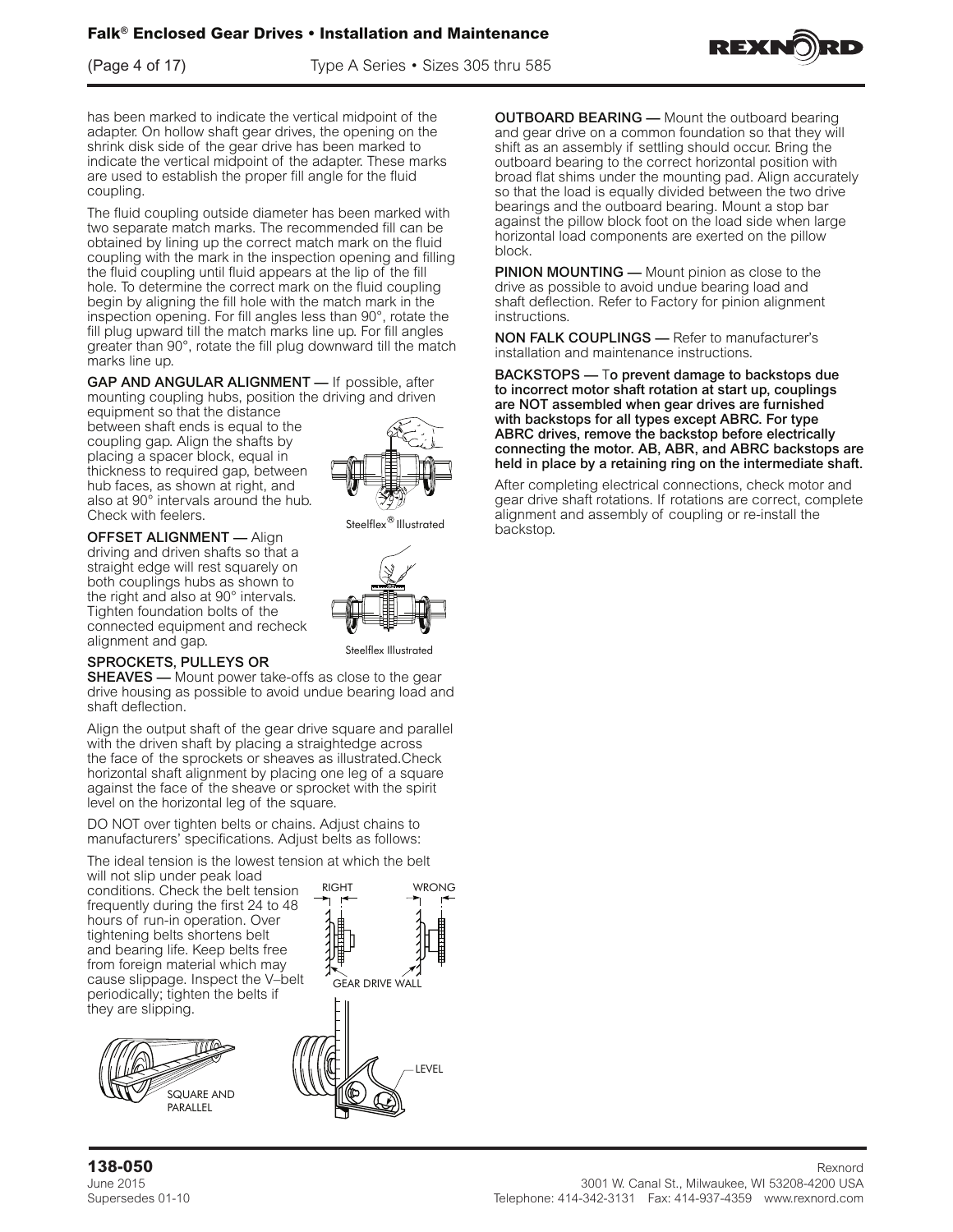

Type A Series • Sizes 305 thru 585 (Page 5 of 17)

# **FASTENER TIGHTENING TORQUES**

Fastener Tightening Torques

Use the tightening torque values specified in Table 1 for fastening Falk gear drives, motors and accessories to restoring Faik gear drives, motors and accessories to<br>their mounting surfaces with un-lubricated fasteners. DO after meaning canadace with all habitation factories. But fastening components with aluminum feet or soft gaskets or vibration dampeners on the mounting surface. If the tightening torque exceeds the capacity of the torque wrench, use a torque multiplier. For inch fasteners, use<br>Grade 5 for diameters though 1.500 inch and ASTM A 35 Grade 5 for diameters though 1.500 inch and ASTM A 354 grade BC for larger diameter fasteners. Use ISO property 354 grade BC for larger diameter fasteners. Use ISO grado Bonor largor diameter racteriors.<br>class 8.8 for metric fasteners. fastening Falk™ gear drives, motors and accessories to use the lightening torque values specified in Table T for<br>fectening Felk good drives, meters and accessories to

| <b>TABLE 1</b> — Tightening Torques: $+/5\%$ |
|----------------------------------------------|
| DO NOT Lubricate Fasteners                   |

| Inch Fasteners - Grade 5 |       |                       |                          |       |  |  |  |
|--------------------------|-------|-----------------------|--------------------------|-------|--|--|--|
| <b>Fastener</b><br>Size  |       | <b>Metal to Metal</b> | <b>Metal to Concrete</b> |       |  |  |  |
|                          | lb-ft | Nm                    | lb-ft                    | Nm    |  |  |  |
| .250-20                  | 7     | 10                    | 6                        | 8     |  |  |  |
| .3125-18                 | 15    | 21                    | 12                       | 16    |  |  |  |
| .375-16                  | 27    | 37                    | 22                       | 30    |  |  |  |
| .500-13                  | 67    | 91                    | 54                       | 73    |  |  |  |
| .625-11                  | 134   | 184                   | 108                      | 146   |  |  |  |
| .750-10                  | 242   | 330                   | 194                      | 265   |  |  |  |
| $.875 - 9$               | 395   | 530                   | 315                      | 425   |  |  |  |
| $1.000 - 8$              | 590   | 800                   | 475                      | 640   |  |  |  |
| 1.125-7                  | 740   | 1000                  | 590                      | 800   |  |  |  |
| 1.250-7                  | 1060  | 1420                  | 840                      | 1140  |  |  |  |
| $1.375 - 6$              | 1360  | 1860                  | 1100                     | 1480  |  |  |  |
| 1.500-6                  | 1840  | 2480                  | 1460                     | 1980  |  |  |  |
| 1.750-5                  | 3900  | 5300                  | 2700                     | 4240  |  |  |  |
| 2.000-4.5                | 5900  | 7900                  | 4100                     | 6300  |  |  |  |
| 2.250-4.5                | 8600  | 11800                 | 6000                     | 9400  |  |  |  |
| 2.500-4                  | 11800 | 16000                 | 8300                     | 12800 |  |  |  |
| 2.750-4                  | 14600 | 19800                 | 10200                    | 15800 |  |  |  |
| 3.000-4                  | 19400 | 26400                 | 13600                    | 21100 |  |  |  |

TABLE 1A — Tightening Torques: +/-5% DO NOT Lubricate Fasteners

| <b>Metric Fasteners - Property Class 8.8</b> |                              |                               |                           |                                |  |  |  |
|----------------------------------------------|------------------------------|-------------------------------|---------------------------|--------------------------------|--|--|--|
| <b>Fastener</b>                              |                              | <b>Metal to Metal</b>         | <b>Metal to Concrete</b>  |                                |  |  |  |
| <b>Size</b>                                  | lb-ft                        | Nm                            | lb-ft                     | Nm                             |  |  |  |
| M4 x .7<br>M5 x .8<br>M6 x 1.0               | $\overline{2}$<br>4.5<br>7.5 | 3<br>b<br>10                  | 1.5<br>3.5<br>6           | 2<br>$\frac{5}{8}$             |  |  |  |
| M8 x 1.25<br>M10 x 1.5<br>M12 x 1.75         | 18<br>36<br>62               | 24<br>50<br>84                | 14<br>29<br>50            | 19<br>39<br>68                 |  |  |  |
| M16 x 2<br>M20 x 2.5<br>M30 x 3.5<br>M36 x 4 | 56<br>305<br>1060<br>1680    | 210<br>415<br>1440<br>2 5 2 0 | 126<br>246<br>850<br>1500 | 170<br>330<br>1 150<br>2 0 3 0 |  |  |  |
| M42 x 4.5<br>M48 x 5<br>M56 x 5.5            | 3000<br>4500<br>7300         | 4 0 5 0<br>6 100<br>9850      | 2400<br>3600<br>5800      | 3 2 5 0<br>4880<br>7860        |  |  |  |

#### $MATED COOLIRC$ **WATER COOLING**

Water Cooling

WATER COOLED HEAT EXCHANGERS — Install a shutoff or control valve in the water line to the heat exchanger to regulate the water flow through the exchanger. Also install a water flow gauge between the control valve and and colonally at a determine actual from rate. Brookings water to an OPEN DRAIN to prevent back pressure. natur to an or EN Brown to protein stash procedits.<br>INTERNAL COOLING TUBES — Refer to Manual 138-310 **ENVAL COOLING TOBLS** — Neter to Manual 150-<br>for installation, operation, and maintenance of internal the exchanger to determine actual flow rate. Discharge cooling tubes.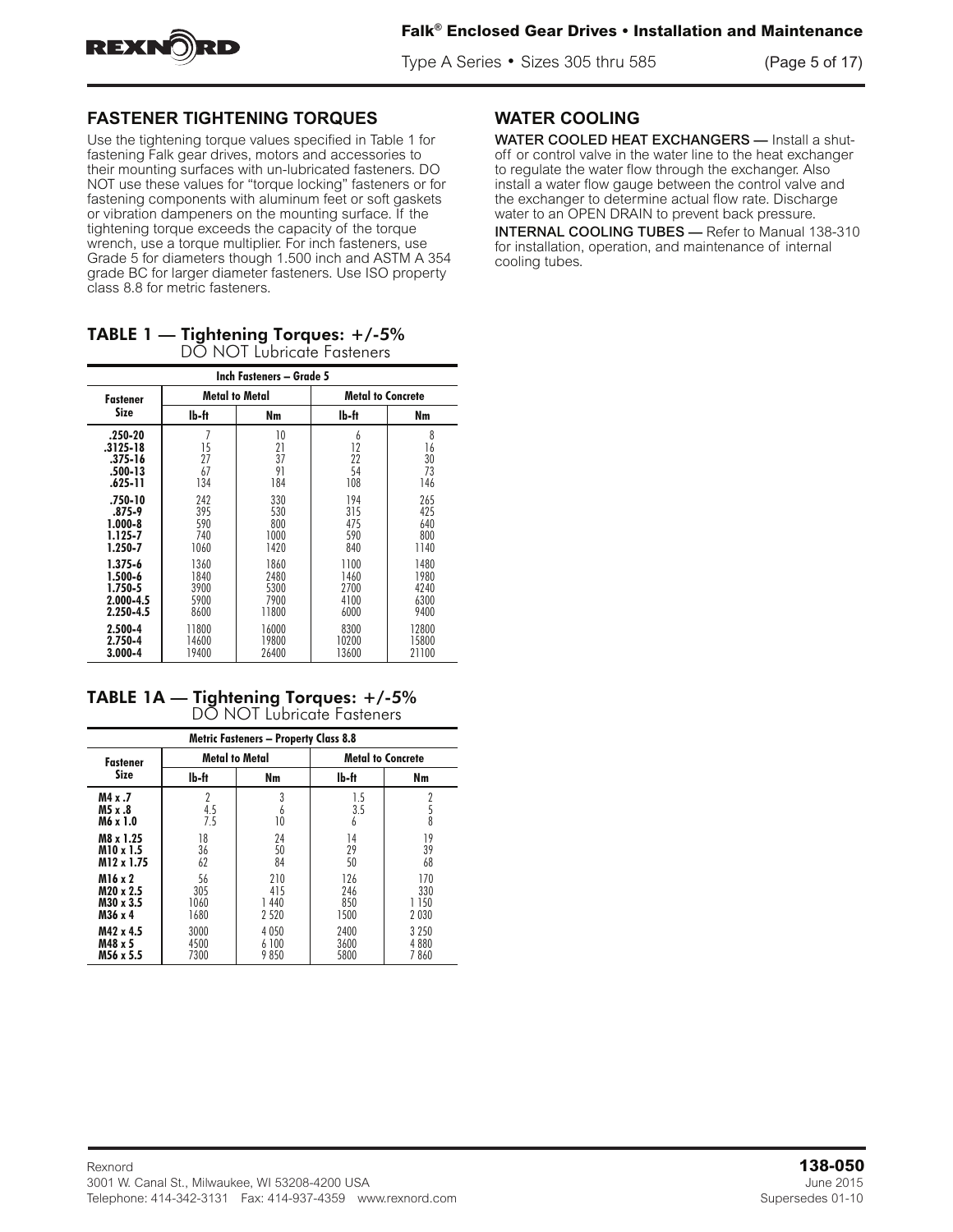(Page 6 of 17) Type A Series • Sizes 305 thru 585



# **Lubrication Recommendations**

## **INTRODUCTION**

Carefully follow instructions on the drive nameplate, warning tags and installation manuals furnished with the drive.

Lubricants listed in this manual are typical products ONLY and should not be construed as exclusive recommendations. Industrial type petroleum-based rust and oxidation inhibited (R & O), industrial type extreme pressure (EP) or industrial type micropitting resistant gear lubricants are the recommended gear lubricants. They can be formulated using petroleum or synthetic base stocks.

The section on food grade lubricants provides guidance selecting lubricants for applications needing this class of lubricants. Food grade lubricants are formulated using petroleum or different types of synthetic base stocks.

## **LUBRICANT SELECTION PROCESS**

- 1. Refer to Table 3 or 4 for proper lubricant viscosity grade based on ambient temperature range. See Falk GMax 6000 paragraph on this page for ambient air temperature range if using this lubricant.
- 2. Refer to Table 2 for summary of lubricant type.
- 3. Using proper lubricant table and viscosity grade, select desired lubricant manufacturer name.
- 4. Refer to Table 9 or 10 for approximate oil capacity to purchase.

### **TABLE 2 — Summary of Lubricant Type and Greases**

| <b>Petroleum-Based</b>                                                                                             |                                                     |                                        |  |  |  |  |
|--------------------------------------------------------------------------------------------------------------------|-----------------------------------------------------|----------------------------------------|--|--|--|--|
| R & O Inhibited<br>See Table 6A                                                                                    | Extreme Pressure (EP)<br>See Table 6B               | Micropitting Resistant<br>See Table 6C |  |  |  |  |
|                                                                                                                    | Synthetic Lubricant, Polyalphaolefin Type (PAO)     |                                        |  |  |  |  |
| R & O Inhibited<br>Extreme Pressure (EP)<br>Micropitting Resistant<br>See Table 7C<br>See Table 7B<br>See Table 7A |                                                     |                                        |  |  |  |  |
|                                                                                                                    | Synthetic Lubricant, Polyalkylene Glycol Type (PAG) |                                        |  |  |  |  |
|                                                                                                                    | See Falk GMax 6000 (Paragraph to Right)             |                                        |  |  |  |  |
|                                                                                                                    | <b>Conventional Grease</b>                          |                                        |  |  |  |  |
| See Table 8                                                                                                        |                                                     |                                        |  |  |  |  |
| <b>Food Grade Lubricant &amp; Grease</b>                                                                           |                                                     |                                        |  |  |  |  |
| See Page 14                                                                                                        |                                                     |                                        |  |  |  |  |

## **VISCOSITY (IMPORTANT)**

The proper viscosity grade for petroleum-based lubricant is found in Table 3. For synthetic lubricant viscosity grades, refer to Table 4 and the "Synthetic Lubricants" paragraphs.

Viscosity grade is determined by ambient air temperature in immediate vicinity of gear drive. Lubricant selections must have a pour point at least 10°F (5.5°C) below the expected minimum ambient starting temperature.

If a gear drive operates in a typical indoor environment where the ambient temperature is within 70°F to 125°F (21°C to 52°C), the oil viscosity may be increased one ISO grade above that shown for the 50°F to 125°F (10°C to 52°C) range. That is, an ISO VG 320 (AGMA 6) or ISO VG 460 (AGMA 7) may be substituted for an ISO VG 220 (AGMA 5) or ISO VG 320 (AGMA 6) respectively, under this ambient condition.

## **LUBRICANT TYPES**

### PETROLEUM-BASED LUBRICANTS (TABLES 6A, 6B &

6C) — Industrial type petroleum-based rust and oxidation inhibited (R & O) gear lubricants are the most common and readily available general purpose gear lubricants.

### SYNTHETIC LUBRICANTS (TABLES 7A, 7B & 7C) —

Synthetic lubricants of the polyalphaolefin (PAO) type are recommended for cold climate operation, high temperature applications, extended temperature range (all season) operation and/or extended lubricant change intervals. The proper viscosity grade of synthetic lubricant is given in Table 4.

Polyalkylene glycols (PAG) are another class of synthetic lubricants. They have similar performance properties as PAO synthetics - low pour point, stable at elevated temperatures, and high viscosity index. PAG's have exceptional tolerance to water contamination.

*WARNING: Polyalkylene glycols (PAG's) are not compatible with petroleum mineral oil or PAO synthetic lubricants and must not be topped off with either lubricant. In addition, petroleum mineral oils or PAO synthetic lubricants must not be used to top off systems containing PAG's. Do not use PAG's in gear drives with painted interior housing walls unless paint compatibility is checked. Compatibility with oil seals and gasket materials must be checked prior to use. PAG lubricants are not compatible with polycarbonate sight glass. Use glass sight glass.*

**Falk GMax 6000** – Rexnord markets Falk GMax 6000, a polyalkylene glycol lubricant. It is available in ISO VG 135 and covers ambient air temperature range -30° to +125°F (-34° to +52°C).

*WARNING: GMax 6000 is not compatible with petroleum mineral oil or PAO synthetic lubricants and must not be topped off with either lubricant. In addition, petroleum mineral oils or PAO synthetic lubricants must not be used to top off systems containing GMax 6000. Do not use GMax 6000 in gear drives with painted interior housing walls unless paint compatibility is checked. Compatibility with oil seals and gasket materials must be checked prior to use. GMax 6000 is not compatible with polycarbonate sight glass. Use glass sight glass.*

ANTI-WEAR (AW) LUBRICANTS - For moderately loaded gear drives or operating conditions challenging for conventional R & O oils, industrial type anti-wear (AW) lubricants are suggested. These lubricants contain antiwear additives that provide stronger thicker lubricant film to help maintain surface separation. Synthetic lubricants by inherent nature of base stock properties provide antiwear performance.

### EXTREME PRESSURE (EP) LUBRICANTS (TABLES 6B

**& 7B)** — For highly loaded drives or for drives loaded in excess of original estimates, industrial-type petroleum EP lubricants are preferred. EP lubricants are manufactured from petroleum or synthetic base lubricants. Anti-scuff is another term used to describe EP lubricants.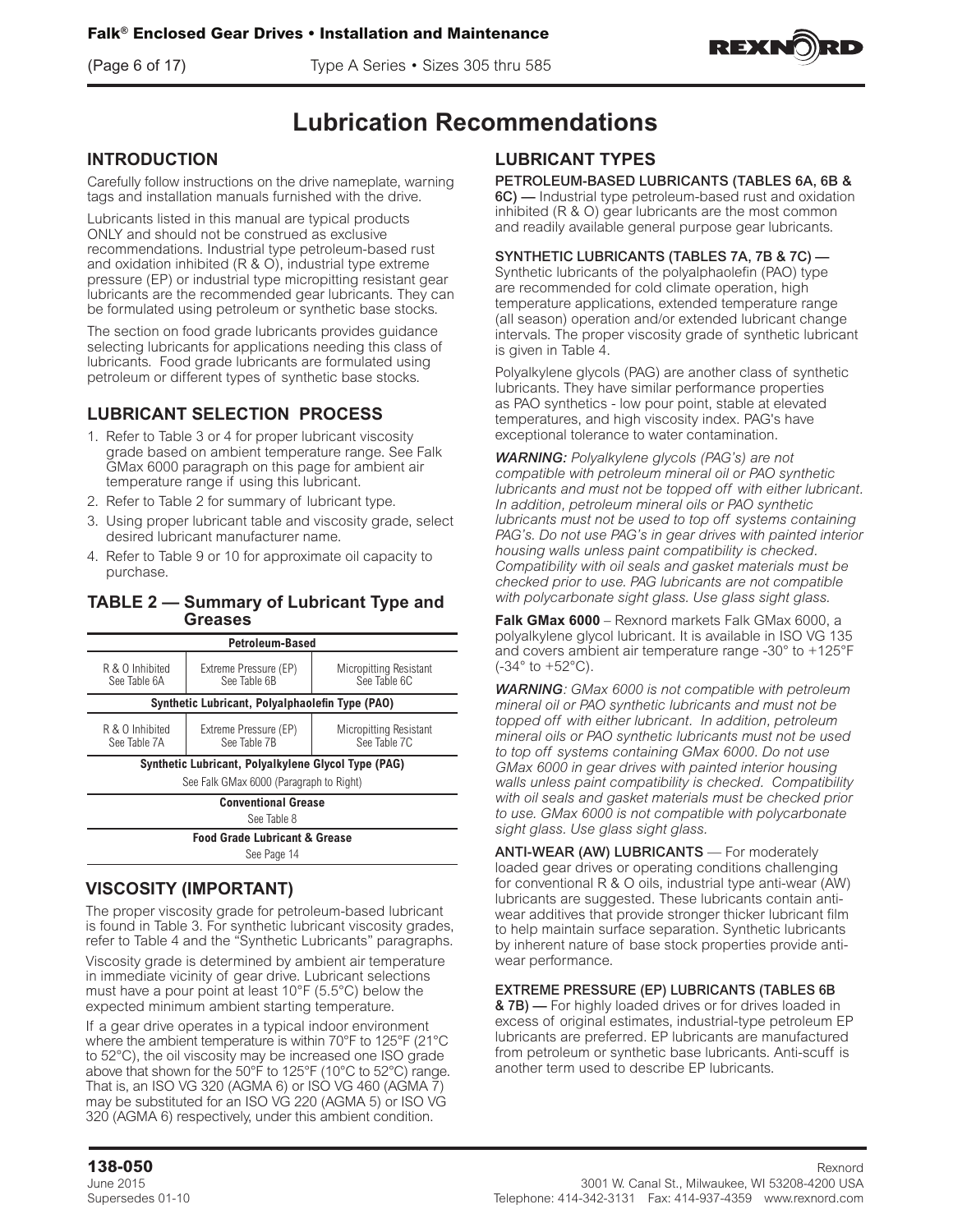

Type A Series • Sizes 305 thru 585 (Page 7 of 17)

### MICROPITTING RESISTANT LUBRICANTS (TABLES 6C & 7C)

— Micropitting resistant lubricants are specially developed for surface hardened gearing commonly used in modern industrial gear drives. These lubricants contain additives to resist formation of micropitting and other conventional forms of gear wear. Highly loaded gear drives or applications where operating loads are not well defined may benefit from this type of lubricant. Generally lubricants are available in limited number of viscosity grades.

# warning: LUBRICANTS IN FOOD PROCESSING

**INDUSTRY** - Generally conventional gear lubricants are classified as H2 by NSF (National Sanitation Foundation) since they contain harmful substances and should not be since they contain harmful substances and should not be<br>used in the food processing industry. Lubricants registered<br>as U4 by NSE are suitable factoral processing applications as H1 by NSF are suitable for food processing applications.<br>

CLIMATE CONDITIONS - Ambient temperature in immediate vicinity of gear drive is very important for determining viscosity grade. Table 3 provides viscosity grade selections for petroleum-based lubricants. See<br>Teble 4 for evathetic lubricants Table 4 for synthetic lubricants.

# **PROPERTY CLASS 8.8 for metric fasteners.**

Types A & AB Prior to filling gear drive or after storage, remove the inspection cover and flood the oil troughs with oil. The<br>eil troughs eit directly beneath the inspection on ar and as oil troughs sit directly beneath the inspection cover and can<br>be filled to fleeding, brainelly with a valume of approximately on troughs sit affectly beheart the inspection cover and carr<br>be filled to flooding, typically with a volume of approximately 10% of the sump lube. This will provide oil to the bearings. Fill the drive with oil to the level indicated on the oil dipstick. The concrete to the concrete to the concrete to approximate oil capacity is given on the gear drive nameplate. approximate of capacity is given on the gear drive nameplate.<br>For reference, approximate capacities are also given in Table 9. Always fill to proper level indicated on the dipstick. vays fill to proper level indicated on the dipstick. reference, approximate expensive are also given in task

For drives that have been inactive for greater than 1 month, remove the inspection cover and flood the oil troughs with oil.<br>
The move the inspection cover and flood the oil troughs with oil. The oil troughs sit directly beneath the inspection cover and The oil troughs with one can be filled to flooding. This will ensure proper lubrication of the bearings. After filling the unit and before starting, ensure the seatinger, the number and serve starting, sheard that the officients about exceed those on the alpstick. Time<br>fill to proper level indicated on the dipstick. on doughts sit directly beheath the inspection cover and<br>be filled to flooding. This will ensure proper lubrication  $\sigma$  proper rever indicated on the dipsiton. lowes that have been macuve for greater than 1 month. on troughs sit directly beheath the inspection cover an

mas prepart commenced on the expension<br>Types ABR, ABRC, and AR Fill the drive with oil to the level indicated on the oil dipstick. Approximate oil capacities are<br>indicated on the oil dipstick. Approximate oil capacities are marcared on the on arpendix. Approximate on explosities a<br>given on the nameplate and in Table 10. 1.750-5 3900 5300 2700 4240 2.000-4.5 5900 7900 4100 6300

#### **TABLE 3 – Viscosity Grade Recommendations** *<u>For All Petroleum Lubricants</u>* BLE 3 - Viscosity Grade Recommendation

| <b>Output</b> | <b>Ambient Temperature Range</b> |                                                       |                                                                           |      |  |  |
|---------------|----------------------------------|-------------------------------------------------------|---------------------------------------------------------------------------|------|--|--|
| <b>RPM</b>    |                                  | +15 $^{\circ}$ to +60 $^{\circ}$ F<br>$(-9° to +16°)$ | +50 $^{\circ}$ to +125 $^{\circ}$ F<br>$(+10^{\circ}$ to $+52^{\circ}$ C) |      |  |  |
|               | <b>ISO-VG</b>                    | <b>AGMA</b>                                           | <b>ISO-VG</b>                                                             | AGMA |  |  |
| Below 80      | 150                              | 4                                                     | 320                                                                       | 6    |  |  |
| 80 & Above    | 150                              |                                                       | 220                                                                       | 5    |  |  |
|               |                                  |                                                       |                                                                           |      |  |  |

M5 x 3.5 6 3.5 6 3.5 6 3.5 6 3.5 6 3.5 6 3.5 6 3.5 6 3.5 6 3.5 6 3.5 6 3.5 6 3.5 6 3.5 6 3.5 6 3.5 6 3.5 6 3.5

**OIL PUMPS** — When selecting a lubricant for a gear drive equipped with an oil pump, cold temperature oil viscosity is important. Lubricant viscosity at start-up generally should not **Fall additives to Falk Enclosed 1725 cSt (8,000 SSU). When exceeding this viscosity, and the maintenance of the maintenance of the maintenance of the maintenance of the maintenance of the maintenance of the maintenance o** ain additives to exceed T725 CSt (8,000 SSU). When exceeding this viscosity,<br>Iventional forms bump cavitation is possible, preventing oil circulation. A sump heater may be required or it may be possible to use a lower pplications and the alterniay be required on it may be possible to use a lower<br>hay benefit from society oil to minimize pump cavitation.

> **Drives with Oil Pumps** Types AXV and occasionally other types of gear drives will be equipped with oil pumps for<br>cooling at apocial lubrication considerations. If a drive is types or gear drives will be equipped with oil purrips for<br>cooling or special lubrication considerations. If a drive is equipped with an oil pump, fill the drive to the level marked on the dipstick. Run the lubrication system for several minutes to fill the system components. Verify that the pump is circulating oil properly, then recheck oil level. If necessary, add oil to compensate for filter and/or cooler.

> and an open persure. The man and open to pressure. Boisho starting and goal drive, rotate the linpat shart to shook load for several minutes. Shut down and recheck oil level. If load for several minutes. Only down and recricely of lever.<br>everything is satisfactory, the drive is ready for operation.

## **LUBRICATION SYSTEMS**  Lubrication Systems Lubrication Systems Lubrication Systems

SPLASH LUBRICATED DRIVES — Standard type A, AR, AB, ABR, and ABRC drives are splash lubricated. The lubricant is picked up by the revolving elements and distributed to the bearings and gear meshes. bearings and gear meshes. bearings and gear meshes. bearings and gear meshes.

OIL PUMP LUBRICATED DRIVES — Types AXV and ABX are equipped with an external oil pump to provide be a composed of an anti-composed of processes. The system of the upper bearings and gear meshes. The system is composed of an electric motor driven gear pump, oil filter, flow indicator with switch, and an internal distribution network with relief valve (set at 30 psi). The pump system may be furnished with a 50 or 60Hz, 3 phase electrical motors based on the selection. Refer to the pump motor nameplate and Table 5 for electrical requirements. Wire the motor for correct rotation as indicated by the rotation arrow. The flow indicator has a single pole, double throw switch rated at 15A, 125V/7A, 250V maximum. Connect the flow indicator switch with the prime mover control circuitry to prevent drive operation without the lubrication system.

## TABLE 5 - Oil Pump Electrical Specifications

| <b>DRIVE</b><br><b>SIZE</b> | 405 & 425   |                    | 445-485     |                    | 505-535     |                    |
|-----------------------------|-------------|--------------------|-------------|--------------------|-------------|--------------------|
| HP                          |             |                    |             |                    |             |                    |
| Cycles, Hz                  | 50          | 60                 | 50          | 60                 | 50          | 60                 |
| <b>RPM</b>                  | 1425        | 1725               | 1425        | 1725               | 1425        | 1725               |
| Voltage                     | 220/380/440 | $208 -$<br>230/460 | 220/380/440 | $208 -$<br>230/460 | 220/380/440 | $208 -$<br>230/460 |

Other types of gear drives may also be equipped with oil pumps for special lubrication considerations or external cooling.

.<br>**CAUTION:** Refer to Factory for drives that use pumps to distribute lubricants with temperatures below 30°F (-1°C). cao IIC<br>diatribut *Caution: Refer to Factory for drives that use pumps to*

*Caution: Refer to Factory for drives that use pumps to*

type performance  $\mathcal{L}_\text{max}$  and oxidation in  $\mathcal{L}_\text{max}$  and oxidation in  $\mathcal{L}_\text{max}$ 

For drives operating outside the above temperature range

type petroleum based rust and oxidation inhibited (R & O)

type petroleum based rust and oxidation inhibited (R & O)

**TABLE 4 — Viscosity Grade Recommendations for All Synthetic Lubricants** *distribute lubricants with temperatures below 30°F (-1°C).* M6 x 1.0 7.5 10 6 8 ABLE 4 — Viscosity Grade Recommendations for All Synthetic Lubricants ABLE 4 — Viscosity Grade Recommendations for All Synthetic Lubricants

|                        |          |                                                        | <b>Cold Climates</b>   |                 | <b>Normal Climates</b>      |                                     |                                     |                                     |                                     |                                    |
|------------------------|----------|--------------------------------------------------------|------------------------|-----------------|-----------------------------|-------------------------------------|-------------------------------------|-------------------------------------|-------------------------------------|------------------------------------|
| Output<br><b>RPM</b>   |          | $-30^\circ$ to +10°F<br>$(-34^\circ$ to $-12^\circ$ C) | $-15^{\circ}$ to +50°F | (–26° to +10°C) | $0^\circ$ to +80 $^\circ$ F | $(-18^{\circ}$ to +27 $^{\circ}$ C) | +10 $^{\circ}$ to +125 $^{\circ}$ F | $(-12^{\circ}$ to +52 $^{\circ}$ C) | +20 $^{\circ}$ to +125 $^{\circ}$ F | $(-7^{\circ}$ to +52 $^{\circ}$ C) |
|                        | ISO-VG   | AGMA                                                   | ISO-VG                 | <b>AGMA</b>     | ISO-VG                      | AGMA                                | ISO-VG                              | AGMA                                | <b>ISO-VG</b>                       | AGMA                               |
| Below 80<br>80 & Above | 32<br>32 |                                                        | 68<br>68               |                 | 150<br>150                  |                                     | 320<br>220                          |                                     | 320<br>320                          |                                    |
|                        |          |                                                        |                        |                 |                             |                                     |                                     |                                     |                                     |                                    |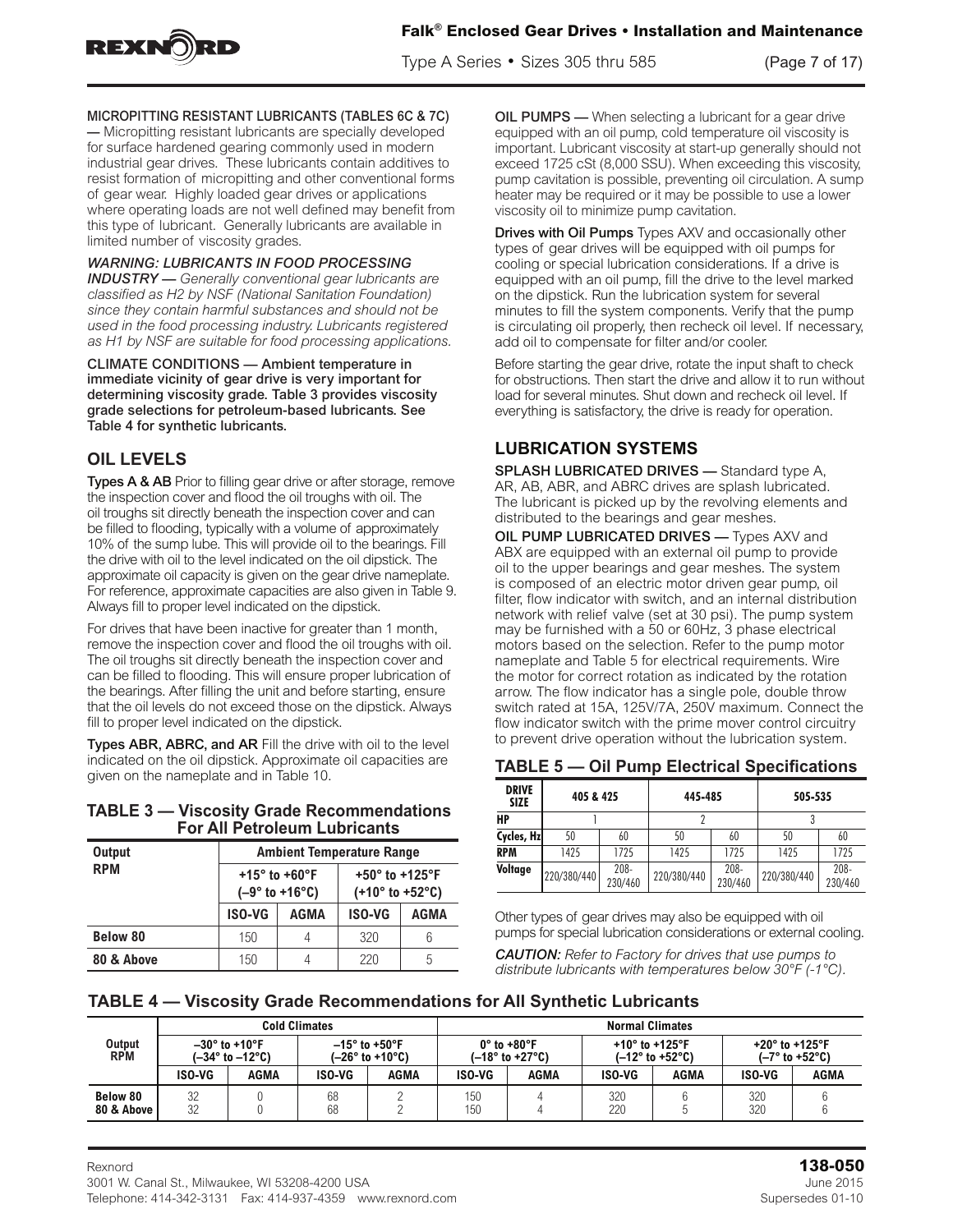(Page 8 of 17) Type A Series • Sizes 305 thru 585



### **PREVENTIVE MAINTENANCE**

AFTER FIRST WEEK - Check alignment of total system and realign where necessary. Also tighten all external bolts and plugs where necessary. DO NOT readjust the internal gear or bearing settings in the drive, these were permanently set at the Factory.

AFTER FIRST MONTH — Proceed as follows:

- 1. Operate drive until old sump oil reaches normal operating temperature. Shut down drive and drain immediately.
- 2. Immediately flush drive with an oil of the same type and viscosity grade as the original charge (warmed to approximately 100°F (38°C) in cold weather) by rapidly pouring or pumping a charge equal to 25 -100% of the initial fill volume or until clean oil flows through the drain.
- 3. Close the drain and refill the drive to the correct level with new oil of the correct type and viscosity.

### PERIODICALLY —

- 1. Check the oil level of the drive when it is stopped and at ambient temperature. Add oil if needed. If the oil level is ABOVE the high oil level mark on the dipstick, have the oil analyzed for water content. Moisture in the oil may indicate that a seal or the heat exchanger is leaking. If so, replace the defective part immediately and change the oil. DO NOT fill above the mark indicated as leakage or undue heating may result.
- 2. Check coupling alignment to make certain that foundation settling has not caused excessive misalignment.
- 3. If drive is equipped with a fan, periodically clean accumulated foreign matter from the fan, guard, and deflector.
- 4. If drive is equipped with a torque arm, check for free movement.
- 5. Purge grease from grease lubricated seals WITH HAND GREASE GUN. Regrease those bearings requiring grease lubrication.

## **LUBRICANT ANALYSIS AND CHANGES**

OIL ANALYSIS REPORT — Checking oil condition at regular intervals is recommended. Analyze oil samples approximately every 1000 hours for petroleum lubricants or every 3000 hours for synthetic lubricants. In the absence of more specific limits, the guidelines listed below may be used to indicate when to change petroleum or polyalphaolefin type synthetic lubricants:

- 1. Water content is greater than 500 ppm (parts per million) (0.05%).
- 2. Iron content exceeds 150 ppm.
- 3. Silicon (dust/dirt) exceeds 25 ppm, above reference sample from new oil container.
- 4. Copper content exceeds 75 ppm.
- 5. TAN (Total Acid Number) 50% increase above reference sample from new oil container.
- 6. Viscosity changes more than  $\pm 15\%$ .
- 7. Solid particle contamination code exceeds 25/22/18 for particle sizes ≥4/≥6/≥14 microns, respectively per ISO 4406.

Guidelines for when to change Falk GMax 6000 polyalkylene glycol type lubricant are:

- 1. Water content is greater than 3%.
- 2. Iron content exceeds 150 ppm.
- 3. Silicon (dust/dirt) exceeds 25 ppm, above reference sample from new oil container.
- 4. Copper content exceeds 75 ppm.
- 5. Viscosity changes more than ±15%.
- 6. Solid particle contamination code 25/22/18 per ISO 4406.

Laboratory analysis is recommended for optimum lubricant life and gear drive performance.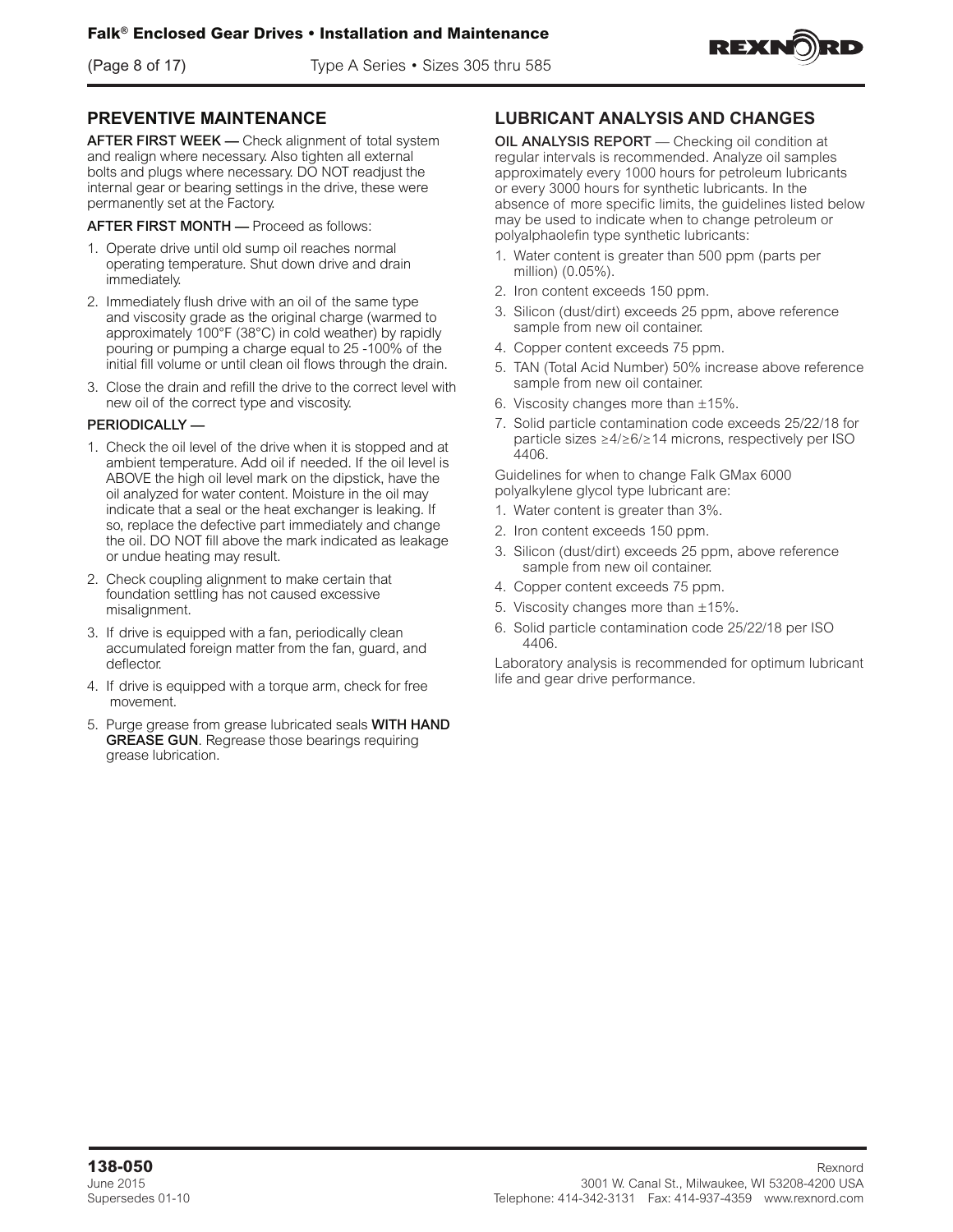

Type A Series • Sizes 305 thru 585 (Page 9 of 17)

# **TABLE 6A -Petroleum Based R & O (Rust & Oxidation) Inhibited Lubricants ▲**

Maximum Operating Temperature of Lubricants 200°F (93°C)

| <b>ISO Viscosity Grade</b>                         | 150                      | 220                      | 320                      |
|----------------------------------------------------|--------------------------|--------------------------|--------------------------|
| <b>AGMA Viscosity Grade</b>                        | 4                        | 5                        | 6                        |
| Viscosity cSt @ 40°C                               | 135-165                  | 198-242                  | 288-352                  |
| Viscosity SSU @ 100°F                              | 626-765                  | 918-1122                 | 1335-1632                |
| <b>Manufacturer</b>                                | <b>Lubricant Name</b>    | <b>Lubricant Name</b>    | <b>Lubricant Name</b>    |
|                                                    | Hyspin AWS 150           | Hyspin AWS 220           |                          |
| <b>Castrol Industrial Lubricants</b>               | Castrol Paradene R&O 150 | Castrol Paradene R&O 220 | Castrol Paradene R&O 320 |
|                                                    | Castrol Paradene AW 150  | Castrol Paradene AW 220  | Castrol Paradene AW 320  |
| Chevron / Texaco / Caltex                          | Rando HD 150             | Rando HD 220             | Rando HD 320             |
| Citgo Petroleum Corp.                              | Pacemaker T 150          | Pacemaker SD 220         | Pacemaker SD 320         |
|                                                    | DTE Oil Extra Heavy      | DTE Oil BB               | DTE Oil AA               |
| Exxon Mobil / Esso                                 | Vacuoline 528            | Vacuoline 533            | Vacuoline 537            |
| <b>Petro-Canada Lubricants</b>                     | TurboFlo R&O 150         | TurboFlo R&O 220         | TurboFlo R&O 320         |
| Phillips 66 / Conoco / 76 Lubricants / Kendall     | Multipurpose R&O 150     | Multipurpose R&O 220     | Multipurpose R&O 320     |
|                                                    | Morlina S2 B 150         | Morlina S2 B 220         | Morlina S2 B 320         |
| Shell Oil Co.                                      | Morlina S2 BA 150        | Morlina S2 BA 220        | Morlina S2 BA 320        |
| Total Lubricants USA / Keystone Div. Penwalt Corp. | Cirkan ZS 150            | Cirkan ZS 220            | Cirkan ZS 320            |
| <b>Whitmore Manufacturing Company</b>              | Hyperion 150             | Hyperion 220             | Hyperion 320             |

 $\blacktriangle$  Minimum viscosity index of 90.

■ Kinematic viscosity in units of mm<sup>2</sup>/s is equivalent to cSt (centistokes).

### **TABLE 6B — Petroleum Based EP (Extreme Pressure) Lubricants ▲** Maximum Operating Temperature of Lubricants 200°F (93°C)

| <b>Maximum Operating Temperature or Editionity 200 1 (30 O)</b> |                         |                         |                         |  |  |  |  |
|-----------------------------------------------------------------|-------------------------|-------------------------|-------------------------|--|--|--|--|
| <b>ISO Viscosity Grade</b>                                      | 150                     | 220                     | 320                     |  |  |  |  |
| <b>AGMA Viscosity Grade</b>                                     | 4                       | 5                       | 6                       |  |  |  |  |
| Viscosity cSt @ 40°C                                            | 135-165                 | 198-242                 | 288-352                 |  |  |  |  |
| Viscosity SSU @ 100°F                                           | 626-765                 | 918-1122                | 1335-1632               |  |  |  |  |
| <b>Manufacturer</b>                                             | <b>Lubricant Name</b>   | <b>Lubricant Name</b>   | <b>Lubricant Name</b>   |  |  |  |  |
| <b>Castrol Industrial Lubricants</b>                            | Alpha SP 150            | Alpha SP 220            | Alpha SP 320            |  |  |  |  |
| <b>Chevron / Texaco / Caltex</b>                                | Meropa 150              | Meropa 220              | Meropa 320              |  |  |  |  |
|                                                                 | Ultra Gear 150          | Ultra Gear 220          | Ultra Gear 320          |  |  |  |  |
| Citgo Petroleum Corp.                                           | EP Compound 150         | EP Compound 220         | EP Compound 320         |  |  |  |  |
| Exxon Mobil / Esso                                              | Mobilgear 600 XP 150    | Mobilgear 600 XP 220    | Mobilgear 600 XP 320    |  |  |  |  |
| <b>Fuchs Lubricants Company</b>                                 |                         | GearMaster CLP Oils 220 |                         |  |  |  |  |
| <b>Kluber Lubrication</b>                                       | Kluberoil GEM 1 N 150   |                         |                         |  |  |  |  |
| <b>Petro-Canada Lubricants</b>                                  | Enduratex EP 150        | Enduratex EP 220        | Enduratex EP 320        |  |  |  |  |
| Phillips 66 / Conoco / 76 Lubricants / Kendall                  | Extra Duty Gear Oil 150 | Extra Duty Gear Oil 220 | Extra Duty Gear Oil 320 |  |  |  |  |
| Shell Oil Co.                                                   | <b>Omala S2 G 150</b>   | <b>Omala S2 G 220</b>   | <b>Omala S2 G 320</b>   |  |  |  |  |
| Total Lubricants USA / Keystone Div. Penwalt Corp.              | Carter EP 150           | Carter EP 220           | Carter EP 320           |  |  |  |  |

 $\blacktriangle$  Minimum viscosity index of 90.

■ Kinematic viscosity in units of mm<sup>2</sup>/s is equivalent to cSt (centistokes).

### **TABLE 6C — Petroleum Based Micropitting Resistant Lubricants ▲** Maximum Operating Temperature of Lubricants 200°F (93°C)

| <b>ISO Viscosity Grade</b>        | 150                   | 220                   | 320                   |
|-----------------------------------|-----------------------|-----------------------|-----------------------|
| <b>AGMA Viscosity Grade</b>       |                       |                       |                       |
| Viscosity cSt @ 40 $^{\circ}$ C = | 135-165               | 198-242               | 288-352               |
| Viscosity SSU @ 100°F             | 626-765               | 918-1122              | 1335-1632             |
| <b>Manufacturer</b>               | <b>Lubricant Name</b> | <b>Lubricant Name</b> | <b>Lubricant Name</b> |
| <b>Kluber Lubrication</b>         | - - -                 | Kluberoil GEM 1 N 220 | Kluberoil GEM 1 N 320 |

 $\blacktriangle$  Minimum viscosity index of 90.

■ Kinematic viscosity in units of mm<sup>2</sup>/s is equivalent to cSt (centistokes).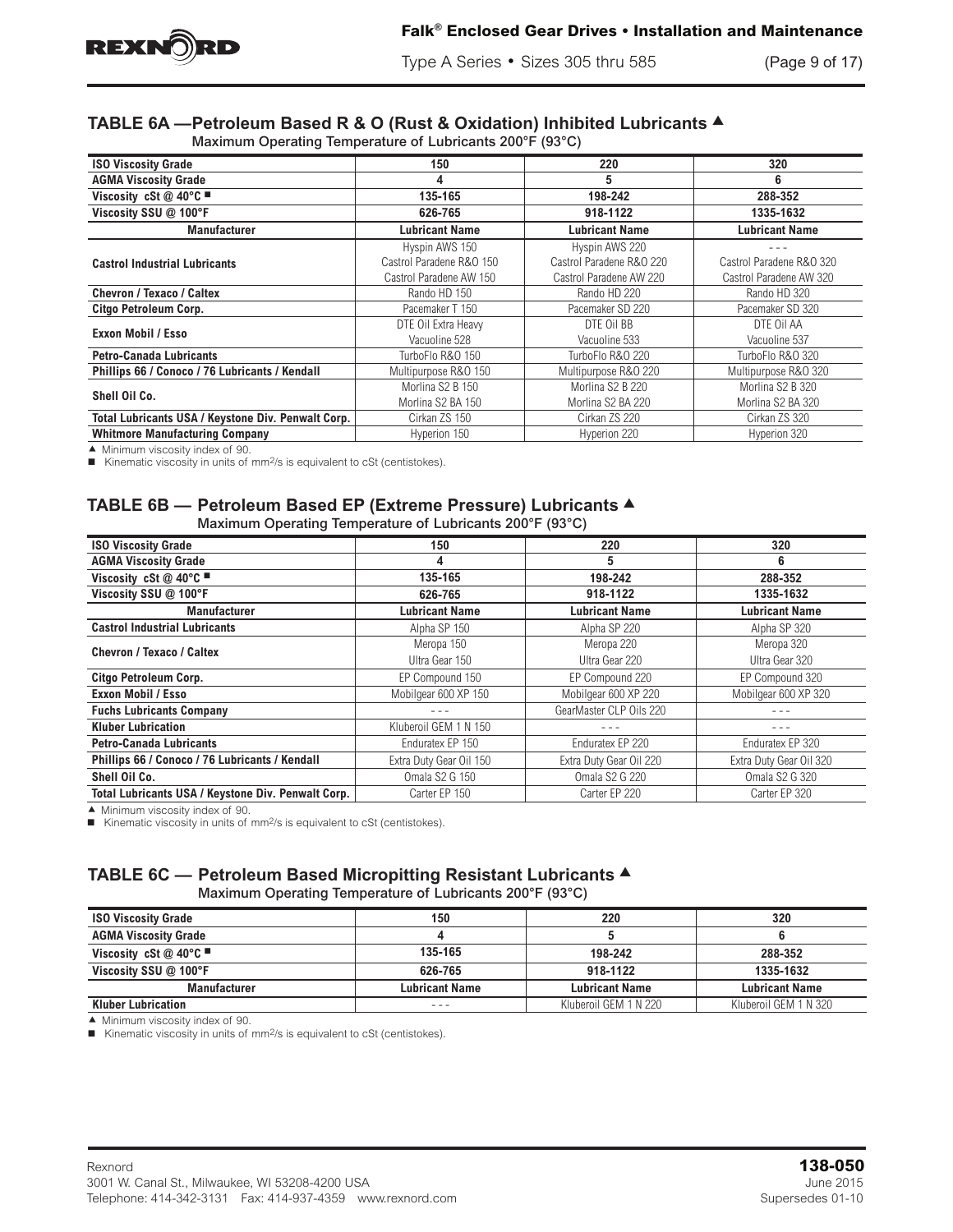

## **TABLE 7A − Synthetic PAO (Polyalphaolefin) R & O (Rust & Oxidation) Inhibited Lubricants ▲**

| <b>ISO Viscosity Grade</b>                               | 32                    | 68                      | 150                      | 220                      | 320                      |
|----------------------------------------------------------|-----------------------|-------------------------|--------------------------|--------------------------|--------------------------|
| <b>AGMA Viscosity Grade</b>                              | 0                     | 2                       | 4                        | 5                        | 6                        |
| Viscosity cSt @ 40°C                                     | 28.8-35.2             | 61.2-74.8               | 135-165                  | 198-242                  | 288-352                  |
| Viscosity SSU @ 100°F                                    | 134-164               | 284-347                 | 626-765                  | 918-1122                 | 1335-1632                |
| <b>Manufacturer</b>                                      | Lubricant Name        | <b>Lubricant Name</b>   | <b>Lubricant Name</b>    | <b>Lubricant Name</b>    | <b>Lubricant Name</b>    |
|                                                          | Alphasyn T 32         | Alphasyn T 68           | Alphasyn T 150           | Alphasyn T 220           | Alphasyn T 320           |
| <b>Castrol Industrial Lubricants</b>                     | Castrol Isolube 32    | Castrol Isolube 68      | Castrol Isolube 150      | Castrol Isolube 220      | Castrol Isolube 320      |
| <b>Chevron / Texaco / Caltex</b>                         | Cetus HiPerSYN Oil 32 | Cetus HiPerSYN Oil 68   | Cetus HiPerSYN Oil 150   | Cetus HiPerSYN Oil 220   | Cetus HiPerSYN Oil 320   |
| Citgo Petroleum Corp.                                    | $- - -$               | CITGEAR Synthetic HT 68 | CITGEAR Synthetic HT 150 | CITGEAR Synthetic HT 220 | CITGEAR Synthetic HT 320 |
| Exxon Mobil / Esso                                       | Mobil SHC 624         | Mobil SHC 626           | Mobil SHC 629            | Mobil SHC 630            | Mobil SHC 632            |
| <b>Kluber Lubrication</b>                                | $- - -$               | Klubersvnth G 4 68      | Klubersvnth G 4 150      | Klubersynth G 4 220      | - - -                    |
| <b>Petro-Canada Lubricants</b>                           | Synduro SHB 32        | Synduro SHB 68          | Synduro SHB 150          | Synduro SHB 220          | - - -                    |
| Phillips 66 / Conoco / 76<br><b>Lubricants / Kendall</b> |                       | Syncon R&O 68           | Syncon R&O 150 ●         | Syncon R&O 220 ●         | Syncon R&O 320 ●         |
| Shell Oil Co.                                            |                       | Morlina S4 B 68         | Morlina S4 B 150         | Morlina S4 B 220         | Morlina S4 B 320         |

A Minimum viscosity index of 130. Consult lubricant supplier/manufacturer for maximum operating temperature.

■ Kinematic viscosity in units of mm<sup>2</sup>/s is equivalent to cSt (centistokes).

 $\bullet$  Minimum viscosity index of 120.

## **TABLE 7B — Synthetic PAO (Polyalphaolefin) EP (Extreme Pressure) Lubricants** s

| <b>ISO Viscosity Grade</b>                               | 32                    | 68                                     | 150                                       | 220                                       | 320                                                                                 |
|----------------------------------------------------------|-----------------------|----------------------------------------|-------------------------------------------|-------------------------------------------|-------------------------------------------------------------------------------------|
| <b>AGMA Viscosity Grade</b>                              | 0                     | $\overline{2}$                         | 4                                         | 5                                         | 6                                                                                   |
| Viscosity cSt @ 40°C<br>61.2-74.8<br>28.8-35.2           |                       | 135-165                                | 198-242                                   | 288-352                                   |                                                                                     |
| Viscosity SSU @ 100°F                                    | 134-164               | 284-347                                | 626-765                                   | 918-1122                                  | 1335-1632                                                                           |
| <b>Manufacturer</b>                                      | <b>Lubricant Name</b> | <b>Lubricant Name</b>                  | <b>Lubricant Name</b>                     | <b>Lubricant Name</b>                     | <b>Lubricant Name</b>                                                               |
| <b>Castrol Industrial Lubricants</b>                     |                       | Castrol Isolube EP 68                  | Alphasyn EP 150<br>Castrol Isolube EP 150 | Alphasyn EP 220<br>Castrol Isolube EP 220 | Alphasyn EP 320<br>Castrol Isolube EP 320                                           |
| <b>Chevron / Texaco / Caltex</b>                         |                       |                                        | Tegra Synthetic Gear<br>Lubricant 150     | Tegra Synthetic Gear<br>Lubricant 220     | Tegra Synthetic Gear<br>Lubricant 320                                               |
| Citgo Petroleum Corp.                                    |                       | <b>CITGEAR Synthetic</b><br>EP Gear 68 | <b>CITGEAR Synthetic</b><br>EP Gear 150   | <b>CITGEAR Synthetic</b><br>EP Gear 220   | <b>CITGEAR Synthetic</b><br>EP Gear 320                                             |
| Exxon Mobil / Esso                                       | - - -                 | - - -                                  | Mobil SHC Gear 150                        | Mobil SHC Gear 220                        | Mobil SHC Gear 320                                                                  |
| <b>Fuchs Lubricants Company</b>                          |                       |                                        |                                           | Renolin Unisyn CLP 220                    | Renolin Unisyn CLP 320                                                              |
| <b>Kluber Lubrication</b>                                | - - -                 | $- - -$                                | Klubersynth EG 4 150                      | Klubersynth EG 4 220                      | Klubersynth EG 4 320                                                                |
| <b>Petro-Canada Lubricants</b>                           | - - -                 | $- - -$                                | Enduratex Synthetic EP 150                | Enduratex Synthetic EP 220                | Enduratex Synthetic EP 320                                                          |
| Phillips 66 / Conoco / 76<br><b>Lubricants / Kendall</b> | - - -                 |                                        |                                           |                                           | Syncon EP Plus Gear Oil 150 Syncon EP Plus Gear Oil 220 Syncon EP Plus Gear Oil 320 |
| Shell Oil Co.                                            | - - -                 | Omala S4 GX 68                         | Omala S4 GX 150                           | Omala S4 GX 220                           | Omala S4 GX 320                                                                     |
| <b>Whitmore Mfg. Company</b>                             |                       |                                        | Decathlon HD 150                          | Decathlon HD 220                          | Decathlon HD 320                                                                    |

c Minimum viscosity index of 130. Consult lubricant supplier/manufacturer for maximum operating temperature.

Kinematic viscosity in units of  $mm^2/s$  is equivalent to cSt (centistokes).

## **TABLE 7C — Synthetic PAO (Polyalphaolefin) Micropitting Resistant Lubricants ▲**

| <b>ISO Viscosity Grade</b>                     | 32                    | 68                    | 150                   | 220                                               | 320                     |
|------------------------------------------------|-----------------------|-----------------------|-----------------------|---------------------------------------------------|-------------------------|
| <b>AGMA Viscosity Grade</b>                    | 0                     | 2                     | 4                     | 5                                                 | 6                       |
| Viscosity cSt @ 40°C $\blacksquare$            | 28.8-35.2             | $61.2 - 74.8$         | 135-165               | 198-242                                           | 288-352                 |
| Viscosity SSU @ 100°F                          | 134-164               | 284-347               | 626-765               | 918-1122                                          | 1335-1632               |
| <b>Manufacturer</b>                            | <b>Lubricant Name</b> | <b>Lubricant Name</b> | <b>Lubricant Name</b> | <b>Lubricant Name</b>                             | <b>Lubricant Name</b>   |
| Chevron / Texaco / Caltex                      | - - -                 | $  -$                 | - - -                 | - - -                                             | Pinnacle WM 320         |
| <b>Exxon Mobil / Esso</b>                      | - - -                 | - - -                 | - - -                 |                                                   | Mobil SHC Gear 320 WT   |
| <b>Kluber Lubrication</b>                      | $- - -$               | $- - -$               |                       | Klubersvnth GEM 4 N 150   Klubersvnth GEM 4 N 220 | Klubersynth GEM 4 N 320 |
| <b>Petro-Canada Lubricants</b>                 | $- - -$               | - - -                 | - - -                 |                                                   | Harnex 320              |
| Phillips 66 / Conoco / 76 Lubricants / Kendall | $- - -$               | $  -$                 | - - -                 | - - -                                             | Syncon WTL 320          |
| <b>Whitmore Manufacturing Company</b>          | - - -                 |                       | Decathlon F 150       | Decathlon F 220                                   | Decathlon F 320         |

c Minimum viscosity index of 130. Consult lubricant supplier/manufacturer for maximum operating temperature.

■ Kinematic viscosity in units of mm<sup>2</sup>/s is equivalent to cSt (centistokes).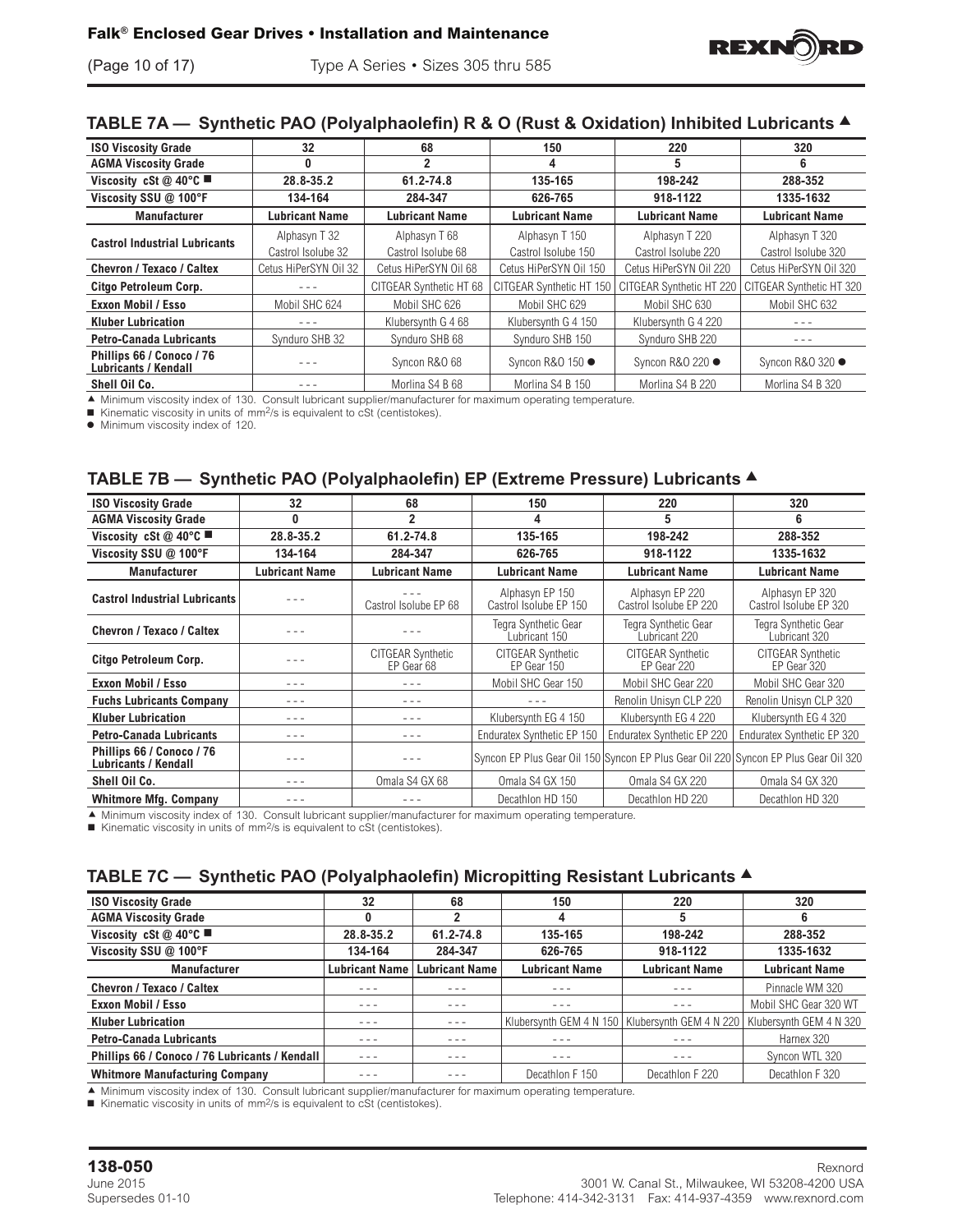

Type A Series • Sizes 305 thru 585 (Page 11 of 17) **Installation and Maintenance Gear Drives Properties** 

PETROLEUM LUBRICANTS - In the absence of oil analysis, change gear oils every 6 months or 2500 operating hours, whichever occurs first. Change oil more frequently when gear drives operate in extremely humid, chemical or dust laden atmospheres. In these cases, lubricants should be changed every 3 to 4 months or 1500 to 2000 hours. If the drive is operated in an area where temperatures vary with the seasons, change the oil viscosity grade to suit the temperature, refer to Table 3. Lubricant suppliers can test oil from the drive periodically and recommend economical change schedules.

SYNTHETIC LUBRICANTS - In the absence of oil analysis, synthetic lube change intervals can be extended to 8000 hours depending upon operating temperatures. Laboratory analysis is recommended for optimum lubricant life and drive performance. Change lube with change in ambient temperature, if required. Refer to Table 5.

Falk GMax 6000 change interval can be up to 15,000 hours. It has broad temperature range so seasonal oil changes are generally not needed. The condition of GMax must be monitored to maintain lubricant properties and cleanliness.

## **GREASE-LUBRICATED SEALS AND BEARINGS**

All drives and some backstops are furnished with grease purged seals which minimize the entry of contaminants and abrasive dusts. Some vertical shaft and specially mounted drives have grease lubricated bearings. Drives are shipped with NLGI #2 grade grease in the seal housing cavities unless otherwise specified.

Whenever changing oil in the drive, purge the seals with one of the NLGI #2 grade greases listed in Table 8.

Depending upon the degree of contamination, periodically (at least every six months), purge contaminated grease from seals by slowly pumping fresh bearing grease through the seal, WITH HAND GREASE GUN, until fresh grease flows out along the shaft. Wipe off purged grease.

*CAUTION: Rapid greasing with a power grease gun can force grease inward past the seals and plug the oil drainback system causing seal leaks.*

WARNING: Greases in Table 8 contain harmful substances *not allowed in the food processing industry. If grease could*  contaminate the product, as in the food and drug industries, the grease originally supplied with gear drive must be removed and replaced with grease listed in Table 19. Simply *purging grease with grease mered in rabie for simp*<br>purging grease with grease gun will not remove all grease and cross-contamination will likely occur. Remove end cover and manually remove grease. Grease registered as H1 by NSF, National Sanitation Foundation, is suitable for food *processing applications.* urging grease with grease gun will hot remove a<br>Indiana careformination will like has a specified and an GREASE LUBRICATED BEARINGS — Vertical shaft drives  $\mathcal V$ to the preventive maintenance instructions for greasing

### TYPICAL SEAL ASSEMBLIES



LOW OIL LEVEL Sizes 385 & 405 thru 585 Inner Bush Seal and Outer Lip Type Seal

HIGH OIL LEVEL Sizes 385 & 405 thru 585 Two Lip Type Oil Seals



LOW OIL LEVEL Sizes 305 thru 365 & 395 Inner Bush Seal and Outer Lip Type Seal

HIGH OIL LEVEL Sizes 305 thru 365 & 395 Inner Bush Seal and Outer Lip Type Seal

#### **TABLE 8 — Conventional NLGI #2 Grade Grease**s **for Grease Lubricated Bearings & Grease Purged Seals** 0° to +200°F (-18° to +93°C) level. If everything is satisfactory, the drive is ready for operation.

| Manufacturer                                       | EP Grease                              |
|----------------------------------------------------|----------------------------------------|
| <b>Chevron / Texaco / Caltex</b>                   | Multifak EP 2                          |
| <b>Citgo Petroleum Corp.</b>                       | Lithoplex RT 2<br>Premium Lithium EP 2 |
| <b>ExxonMobil / Esso</b>                           | Mobilith SHC 460 ·<br>Mobilux EP 2     |
| <b>Petro-Canada Lubricants</b>                     | Precision General Purpose EP2          |
| Phillips 66 / Conoco / 76 Lubricants / Kendall     | Multiplex Red                          |
| Shell Oil Co.                                      | Gadus S1 V220-2                        |
| Total Lubricants USA / Keystone Div. Penwalt Corp. | Multis EP 2                            |

 $\blacktriangle$  Not suitable for food grade applications.

■ Caution: Do not use EP grease in backstop seals.

 $\bullet$  High performance synthetic alternate.

Grease application or re-lubrication should be done at temperatures above 20°F (-7°C). If grease must be applied at cooler temperatures consult factory or lubricant supplier for recommendations.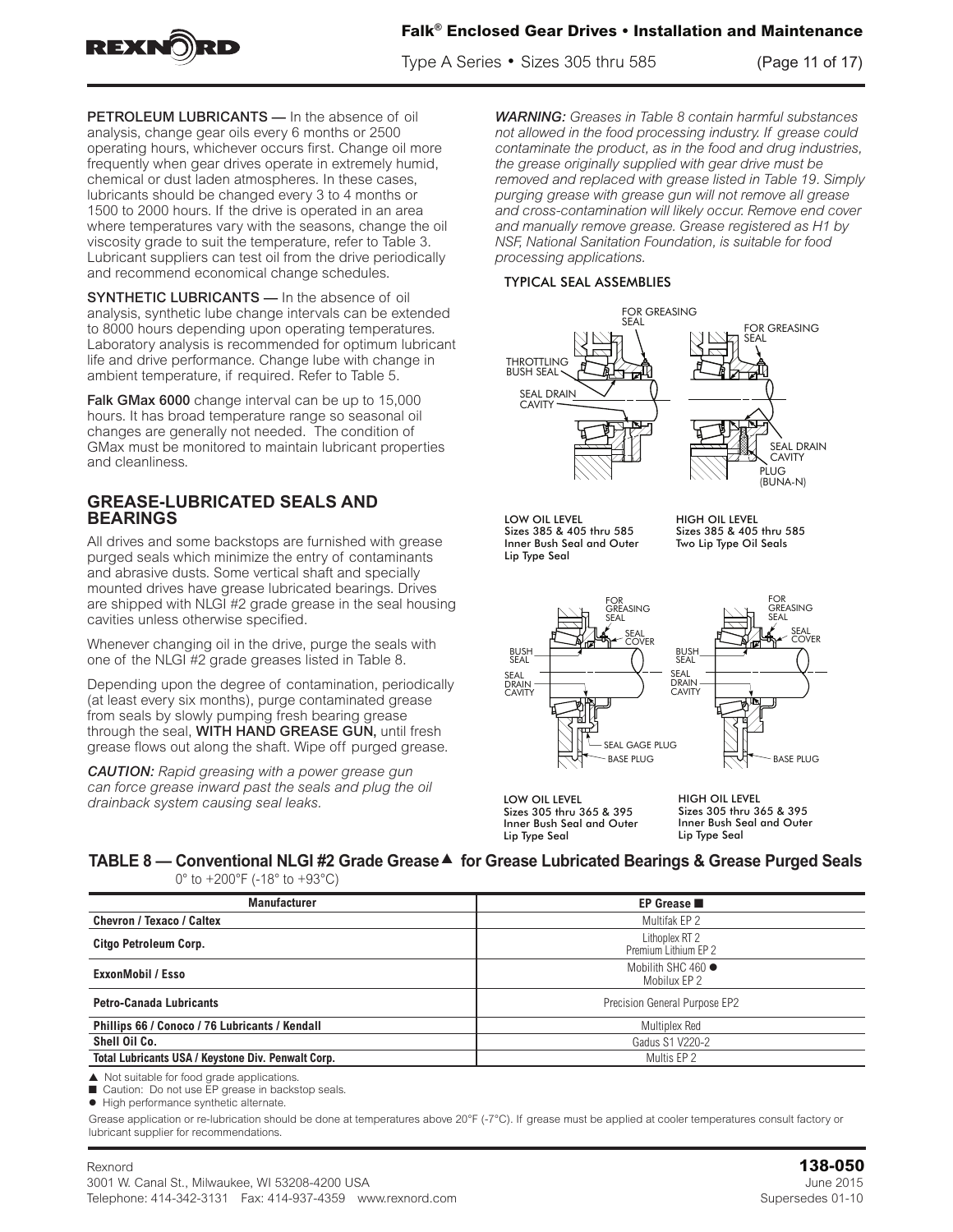

(Page 12 of 17) Type A Series • Sizes 305 thru 585



**GREASE LUBRICATED BEARINGS (TYPES AXV AND** ABX) — All hollow and most solid vertical low speed shaft ABX) The number and most solid vertical low speed shart<br>drives have a grease lubricated lower low speed bearing. anves nave a grease iddicated lower low speed bearing.<br>The bearing is lubricated at the factory with an NLGI #2 grade grease. Grease bearing during oil changes or at intervals of every 6 months or 2500 hours of operation mer value of every undities of 2000 hours of operation<br>whichever is less. Refer to Table 8 for NLGI #2 grade  $\sim$  2500 hours of operation which which is less. The  $\sim$ 

whichever is less. Nefer to fable 6 for NEOF#2 grade<br>greases. Table 11 contains low speed bearing grease capacities. Remove the pressure relief plug before greasing. Pump ases. Table TT contains low speed bearing grease<br>the presented plug. Replace the present

grease into bearing cage until fresh grease appears at the plug. Replace the pressure relief plug when finished. See Figure 2 below.



**BACKSTOPS** — For types AB, ABR, and ABX model C and later, backstops are furnished filled with oil. Remove plug from top of backstop and replace with vent wired to torque arm. Refer to the supplemental backstop installation and maintenance instructions provided with the drive for recommended lubricants. It is recommended to lubricate backstops during regular drive lubrication intervals. Earlier models had backstops that are grease lubricated, do not use greases with molybdenum disulfide or other EP additives.

Type "A" and "AR" drives may have a Falk pawl type backstop or a Falk PRT wedge ramp type backstop. Falk pawl backstops are prelubricated and sealed at assembly and require no future lubrication. These backstops also contain grease purgeable seals (see paragraph above for grease lubricated seals).

Falk PRT backstops are shipped filled with oil. Remove plug from top of backstop and replace with vent wired to torque arm. Follow lubrication recommendations as outlined in the supplemental backstop instructions furnished with the drive.

|                             |                                        |                                         |                         |                          | Type A                   |                          |                                        |                                         |                                        |                                         | <b>Type AB</b>          |                          |                          |                          |                             |
|-----------------------------|----------------------------------------|-----------------------------------------|-------------------------|--------------------------|--------------------------|--------------------------|----------------------------------------|-----------------------------------------|----------------------------------------|-----------------------------------------|-------------------------|--------------------------|--------------------------|--------------------------|-----------------------------|
| <b>DRIVE</b><br><b>SIZE</b> | A1                                     |                                         | A2                      |                          | A3                       |                          |                                        | A4                                      |                                        | AB <sub>2</sub>                         |                         | AB <sub>3</sub>          | AB4                      |                          | <b>DRIVE</b><br><b>SIZE</b> |
|                             | Gallons                                | Liters                                  | Gallons                 | Liters                   | <b>Gallons</b>           | Liters                   | Gallons                                | Liters                                  | Gallons                                | Liters                                  | Gallons                 | Liters                   | Gallons                  | Liters                   |                             |
| 305<br>325<br>345<br>365    | 3<br>n<br>10                           | 11<br>19<br>23<br>38                    | b<br>8<br>13            | 15<br>23<br>30<br>49     | 4<br>b<br>$\Omega$<br>13 | 15<br>23<br>34<br>49     |                                        |                                         |                                        |                                         |                         |                          |                          |                          | 305<br>325<br>345<br>365    |
| 385<br>395<br>405<br>425    | 10<br>12<br>10<br>14                   | 38<br>45<br>38<br>53                    | 10<br>16<br>15<br>20    | 38<br>61<br>57<br>76     | 10<br>17<br>15<br>21     | 38<br>64<br>57<br>79     | 10<br>14<br>20                         | 38<br>53<br>76                          | 11<br>11<br>14                         | 42<br>42<br>53                          | 15<br>20                | 42<br>57<br>76           | 11<br>15<br>22           | 42<br>57<br>83           | 385<br>395<br>425<br>405    |
| 445<br>465<br>485<br>505    | 22<br>29<br>32<br>42                   | 83<br>110<br>121<br>159                 | 22<br>30<br>38<br>50    | 83<br>114<br>144<br>189  | 29<br>39<br>57<br>78     | 110<br>148<br>216<br>295 | 28<br>38<br>56<br>77                   | 106<br>144<br>212<br>291                | 22<br>30<br>31<br>39                   | 83<br>114<br>117<br>148                 | 29<br>39<br>52<br>70    | 110<br>148<br>197<br>265 | 30<br>39<br>58<br>80     | 114<br>148<br>220<br>303 | 445<br>465<br>485<br>505    |
| 525<br>545<br>565<br>585    | 53<br>$\cdots$<br>$\cdots$<br>$\cdots$ | 201<br>$\cdots$<br>$\cdots$<br>$\cdots$ | 59<br>115<br>130<br>215 | 223<br>435<br>492<br>814 | 95<br>135<br>160<br>250  | 360<br>511<br>606<br>946 | 93<br>$\cdots$<br>$\cdots$<br>$\cdots$ | 352<br>$\cdots$<br>$\cdots$<br>$\cdots$ | 48<br>$\cdots$<br>$\cdots$<br>$\cdots$ | 182<br>$\cdots$<br>$\cdots$<br>$\cdots$ | 87<br>111<br>142<br>220 | 329<br>420<br>538<br>833 | 100<br>138<br>170<br>275 | 379<br>522<br>644<br>041 | 525<br>545<br>565<br>585    |

 $\ddagger$  Capacities vary with ratio, speed and type of cooling. Follow values on the gear drive nameplate. Always fill to proper level indicated on the dipstick.

| TABLE 10 - Types AR, AVX, ABR, and ABX Approximate Oil Capacities |
|-------------------------------------------------------------------|
|-------------------------------------------------------------------|

|                          |                       |                         | <b>Vertical Output</b> |                          |                       |                          | <b>Horizontal Output</b>              |                                          |                             |
|--------------------------|-----------------------|-------------------------|------------------------|--------------------------|-----------------------|--------------------------|---------------------------------------|------------------------------------------|-----------------------------|
| <b>DRIVE SIZE</b>        |                       | ABX3 & AXV2             |                        | ABX4, AXV3, & AXV4       |                       | ABR3 & AR2               |                                       | ABR4, AR3, & AR4 $\star$                 | <b>DRIVE</b><br><b>SIZE</b> |
|                          | <b>Gallons</b>        | <b>Liters</b>           | Gallons                | <b>Liters</b>            | <b>Gallons</b>        | <b>Liters</b>            | <b>Gallons</b>                        | <b>Liters</b>                            |                             |
| 405<br>425<br>445<br>465 | 10<br>30              | 38<br>14                | 10<br>25<br>30         | 38<br>57<br>95<br>114    | 4<br>10<br>35<br>40   | 53<br>132<br>151         | 14/18<br>19/27<br>35/50<br>40/55      | 53/68<br>72/102<br>132/189<br>151/208    | 405<br>425<br>445<br>465    |
| 485<br>505<br>535<br>555 | 40<br>50<br>70<br>100 | 51<br>189<br>265<br>379 | 45<br>60<br>80<br>120  | 170<br>227<br>303<br>454 | 50<br>65<br>95<br>130 | 189<br>246<br>360<br>492 | 60/80<br>80/100<br>110/140<br>160/220 | 227/303<br>303/379<br>416/530<br>606/833 | 485<br>505<br>535<br>555    |

Solid Shaft Hollow Shaft

Solid Shaft Hollow Shaft

Values to right of slash mark are for type AR4 drives when HS Shaft is above drive center line. Values to right of slash mark are for type AR4 drives when HS Shaft is above drive center line.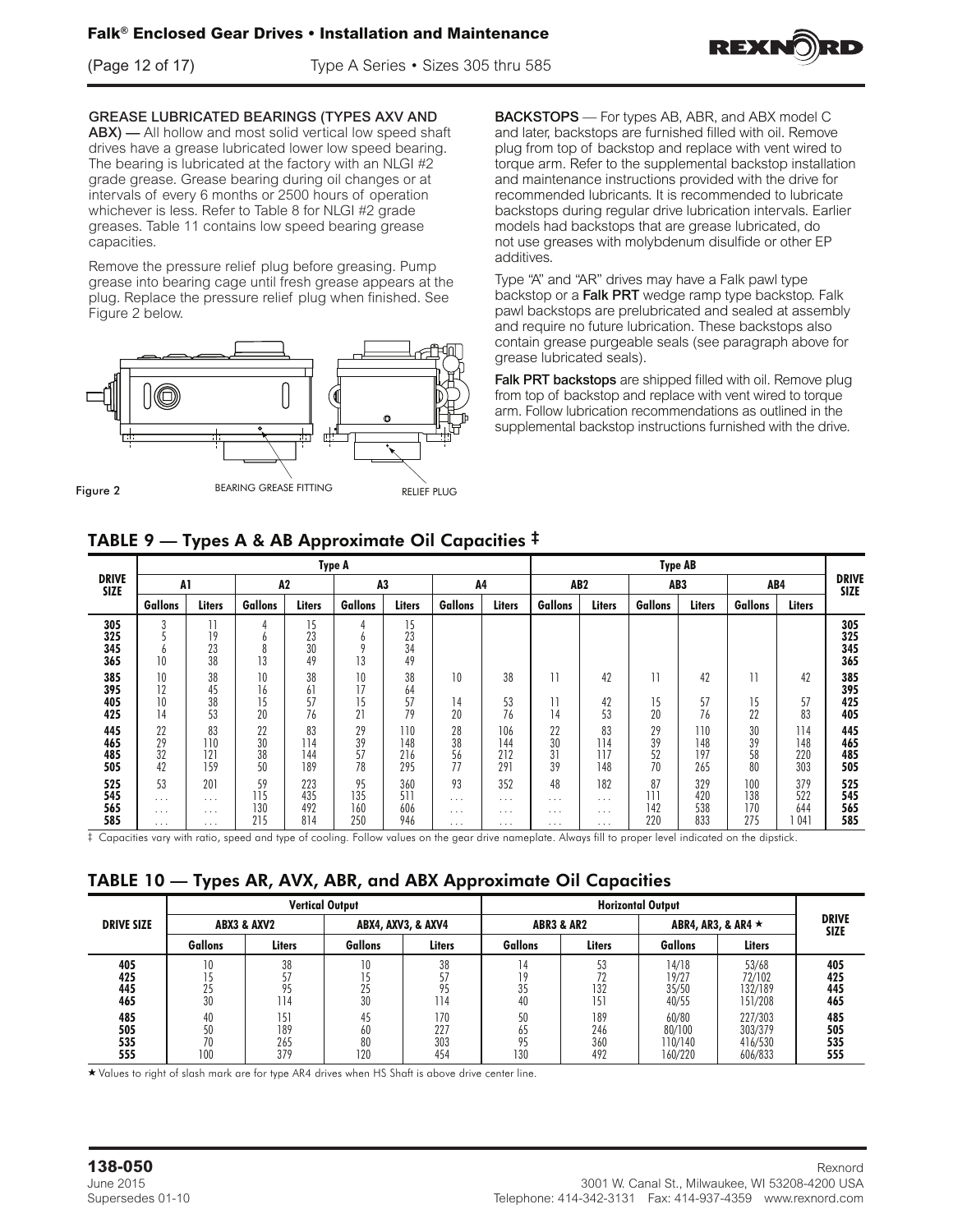

Type A Series • Sizes 305 thru 585 (Page 13 of 17)  $V_{\rm H}$  are for type AR4 drives when HS Shaft is above driven to the shaft is above driven center line.

|  | TABLE 11 — Types AXV and ABX – LS Shaft Lower Bearing Grease Capacity |  |
|--|-----------------------------------------------------------------------|--|
|--|-----------------------------------------------------------------------|--|

|                          |                      |                             | Solid Shaft |                              | <b>Hollow Shaft</b>  |                              |                          |  |
|--------------------------|----------------------|-----------------------------|-------------|------------------------------|----------------------|------------------------------|--------------------------|--|
| <b>DRIVE SIZE</b>        |                      | Down                        | Up          |                              |                      |                              | <b>DRIVE SIZE</b>        |  |
|                          | 0Z                   | mL                          | <b>OZ</b>   | mL                           | 0Z                   | mL                           |                          |  |
| 405<br>425<br>445<br>465 | 1 L<br>30            | 237<br>355<br>355<br>890    |             | 355<br>532<br>532<br>1180    | ה ד<br>24<br>30      | 355<br>355<br>710<br>890     | 405<br>425<br>445<br>465 |  |
| 485<br>505<br>535<br>555 | 30<br>40<br>50<br>50 | 890<br>1180<br>1480<br>1480 | 60          | 1180<br>1480<br>1480<br>1770 | 60<br>60<br>80<br>80 | 1770<br>1770<br>2370<br>2370 | 485<br>505<br>535<br>555 |  |

## **STORED & INACTIVE GEAR DRIVES**

Each gear drive is protected with a rust preventative that will protect parts against rust for a period of 4 months in an outdoor shelter or 12 months in a dry building after shipment from the Factory.

*CAUTION: Drives are not to be stored outdoors without shelter. Standing water on drives significantly increases risk of water ingression and rust. Installer assumes risk.* 

If a gear drive is to be stored, or is inactive after installation beyond the above periods, add Nox-Rust VCI-10<sup>4</sup> vaporphase rust inhibitor. For drives that have oil installed, add Nox-Rust VCI-10 vapor-phase rust inhibitor at the rate of 2% of sump capacity as shown in Table 12. For drives without oil , add Nox-Rust VCI-10 vapor-phase rust inhibitor at the rate of one ounce per cubic foot of internal drive space. drives which have been stored or inactive must be filled to the proper level with oil meeting the specifications given ing proper force with off modifing the opcomoditions given<br>in the manual. Refer to manual 128-014 for "Start-up after and flushing procedures. Storage" instructions.

#### Periodically inspect stored or inactive gear drives and spray or add rust inhibitor every six months, or more often if necessary. Indoor dry storage is recommended.

Gear drives ordered for extended storage can be treated at the Factory with a special preservative and sealed to rustproof parts for periods longer than those cited previously.

The vented dipstick should be replaced with a plug (vented dipstick should be attached to gear drive for future use) so that the protective rust inhibiting atmosphere is sealed inside the drive. Install vented dipstick when preparing drive for operation.

Rotate the shafts several times by hand. Before operating, the be used, it is the end users responsibility to properly<br>alives which have been stared as inesting must be filled to the flush and prepare the drive for Eood Gr dives which have been stored of mactive mast be fined to the contact the lubricant manufacturer for specific information the proper level with oil meeting the specifications given *WARNING: The rust preventative oil from the factory and Nox-Rust VCI-10 are not H1 registered with the NSF (National Sanitation Foundation) as suitable for food processing applications. When Food Grade Lubricants are to be used, it is the end users responsibility to properly flush and prepare the drive for Food Grade service. and flushing procedures.*

|                  | <b>Oil Capacity</b> | <b>NOX-RUST VCI-10</b>                |                               |                                      |  |  |  |  |
|------------------|---------------------|---------------------------------------|-------------------------------|--------------------------------------|--|--|--|--|
| <b>Unit Size</b> | Gallons             | 2% of Sump Capacity<br><b>Gallons</b> | 2% of Sump Capacity<br>Quarts | 2% of Sump Capacity<br><b>Ounces</b> |  |  |  |  |
| 305              | 6                   | 0.12                                  | 0.5                           | 15.4                                 |  |  |  |  |
| 325              | 8                   | 0.17                                  | 0.7                           | 21.1                                 |  |  |  |  |
| 345              | 13                  | 0.26                                  | 1.0                           | 33.3                                 |  |  |  |  |
| 365              | 17                  | 0.34                                  | 1.4                           | 43.5                                 |  |  |  |  |
| 385              | 11                  | 0.22                                  | 0.9                           | 28.2                                 |  |  |  |  |
| 405              | 15                  | 0.30                                  | 1.2                           | 38.4                                 |  |  |  |  |
| 425              | 22                  | 0.44                                  | 1.8                           | 56.3                                 |  |  |  |  |
| 445              | 30                  | 0.60                                  | 2.4                           | 76.8                                 |  |  |  |  |
| 465              | 39                  | 0.78                                  | 3.1                           | 99.8                                 |  |  |  |  |
| 485              | 58                  | 1.16                                  | 4.6                           | 148.5                                |  |  |  |  |
| 505              | 80                  | 1.60                                  | 6.4                           | 204.8                                |  |  |  |  |
| 525              | 100                 | 2.00                                  | 8.0                           | 256.0                                |  |  |  |  |
| 545              | 138                 | 2.76                                  | 11.0                          | 353.3                                |  |  |  |  |
| 565              | 170                 | 3.40                                  | 13.6                          | 435.2                                |  |  |  |  |
| 585              | 275                 | 5.50                                  | 22.0                          | 704.0                                |  |  |  |  |

#### **TABLE 12 — Nox-Rust VCI-10**<sup>s</sup> Add to Stored or Inactive Drives with Conventional Gear Lubricants

▲ Product of Daubert Chemical Company, Chicago, IL.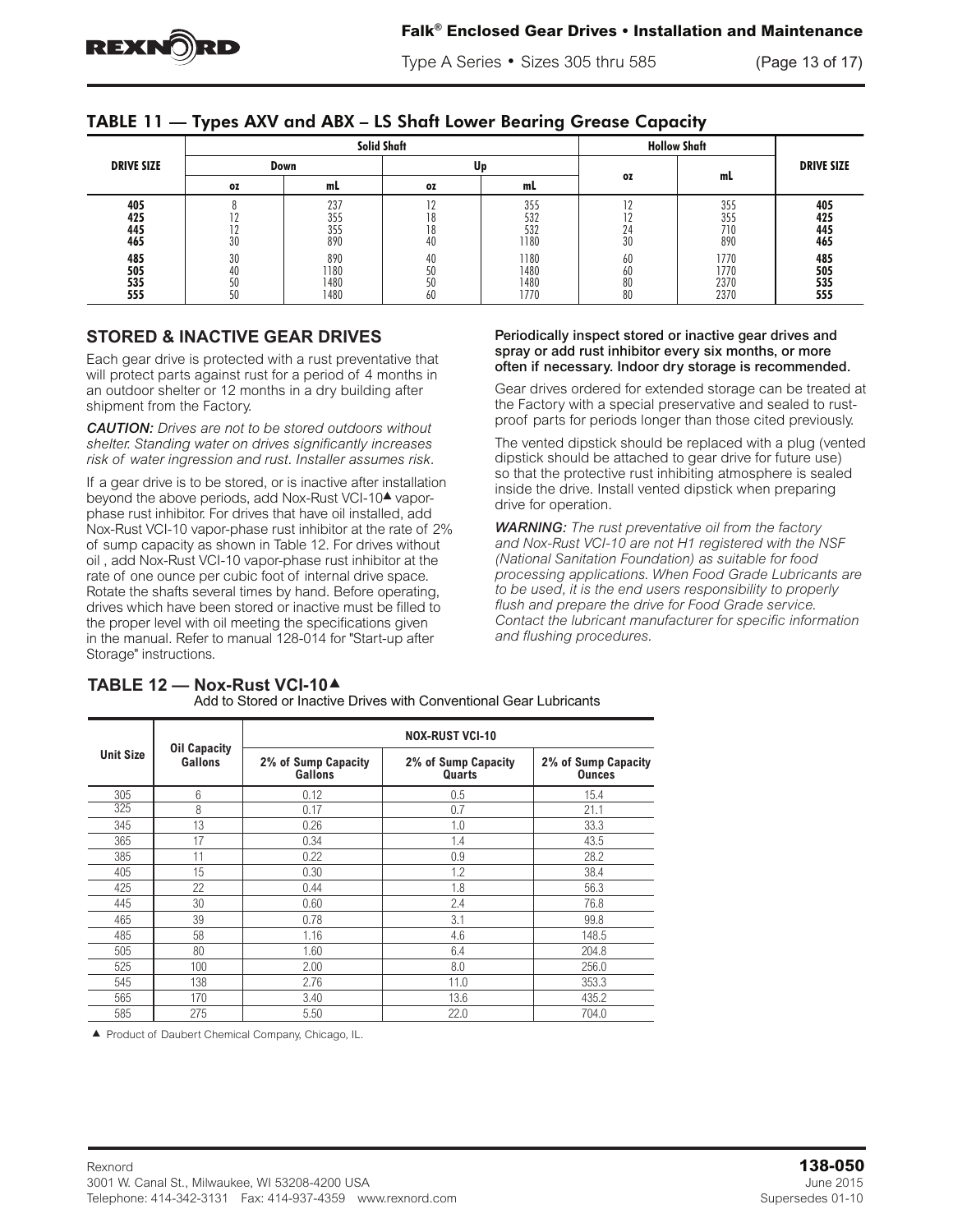

### **FOOD GRADE LUBRICANTS**

Guidance for selecting petroleum-based and syntheticbased food grade lubricants are shown below in Table 13. For general lubrication guidlines, refer to the first part of the "Lubrication Recomendation" Section.

### **FOOD GRADE LUBRICANT SELECTION PROCESS**

- 1. Refer to Table 14 or 15 for proper lubricant viscosity grade based on ambient temperature range.
- 2. Refer to Table 13 for summary of food grade lubricant type.
- 3. Using proper food grade lubricant table and viscosity grade, select desired lubricant manufacturer name.
- 4. Refer to Table Table 9 or 10 for approximate oil capacity to purchase.

### **TABLE 13 — Summary of Food Grade Lubricants and Greases**

| <b>Petroleum-Based</b>                              |                                        |  |  |  |  |
|-----------------------------------------------------|----------------------------------------|--|--|--|--|
| R & O Inhibited<br>See Table 16A                    | Extreme Pressure (EP)<br>See Table 16B |  |  |  |  |
| Synthetic Lubricant, Polyalphaolefin Type (PAO)     |                                        |  |  |  |  |
| R & O Inhibited<br>See Table 17A                    | Extreme Pressure (EP)<br>See Table 17B |  |  |  |  |
| Synthetic Lubricant, Polyalkylene Glycol Type (PAG) |                                        |  |  |  |  |
| Extreme Pressure (EP)<br>See Table 18               |                                        |  |  |  |  |
|                                                     | <b>Food Grade Grease</b>               |  |  |  |  |
| See Table 19                                        |                                        |  |  |  |  |

OIL PUMPS — When selecting a lubricant for a gear drive equipped with an oil pump, cold temperature oil viscosity is important. Lubricant viscosity at start-up generally should not exceed 1725 cSt (8,000 SSU). When exceeding this viscosity, pump cavitation is possible, preventing oil circulation. A sump heater may be required or it may be possible to use a lower viscosity oil to minimize pump cavitation.

FOOD GRADE LUBRICANTS (TABLES 16A, 16B, 17A, 17B, 18 & 19) — Food grade lubricants are a class of lubricants registered as H1 by NSF, National Sanitation Foundation. They contain base stock and additives which comply with Food and Drug Administration Title 21 CFR 178.3570 regulations for lubricants with incidental food contact. Base stock can be petroleum oil or different types of synthetic lubricant. Food grade lubricants are not same as biodegradable or environmentally friendly lubricants.

Rust and corrosion inhibitors used to protect gear drive during shipment are not qualified as food grade fluids. Flush out inhibitor oil before filling with food grade lubricant.

Tables 16A, 16B, 17A, 17B, 18 & 19 list food grade lubricants that have performance properties meeting Rexnord/Falk specifications. They are not exclusive recommendations but serve as a guide for making proper lubricant selections.

CLIMATE CONDITIONS — Ambient temperature in immediate vicinity of gear drive is very important for determining viscosity grade. Table 14 provides viscosity grade selections for petroleum-based lubricants. See Table 15 for synthetic lubricants.

| <b>TABLE 14 - Viscosity Grade Recommendations</b> |
|---------------------------------------------------|
| <b>For All Food Grade Petroleum-</b>              |
| <b>Based Lubricants</b>                           |

| <b>Output</b>   | <b>Ambient Temperature Range</b> |                                                       |                                                                           |      |  |
|-----------------|----------------------------------|-------------------------------------------------------|---------------------------------------------------------------------------|------|--|
| <b>RPM</b>      |                                  | +15 $^{\circ}$ to +60 $^{\circ}$ F<br>$(-9° to +16°)$ | +50 $^{\circ}$ to +125 $^{\circ}$ F<br>$(+10^{\circ}$ to $+52^{\circ}$ C) |      |  |
|                 | <b>ISO-VG</b>                    | AGMA                                                  | <b>ISO-VG</b>                                                             | AGMA |  |
| <b>Below 80</b> | 150                              | 4                                                     | 320                                                                       | 6    |  |
| 80 & Above      | 150                              | 4                                                     | 220                                                                       | 5    |  |

Polyalkylene glycols (PAG) are another class of synthetic lubricants. They have similar performance properties as PAO synthetics - low pour point, stable at elevated temperatures, and high viscosity index. PAG's have exceptional tolerance to water contamination.

*WARNING: Polyalkylene glycols (PAG's) are not compatible with petroleum mineral oil or PAO synthetic lubricants and must not be topped off with either lubricant. In addition, petroleum mineral oils or PAO synthetic lubricants must not be used to top off systems containing PAG's. Do not use PAG's in gear drives with painted interior housing walls unless paint compatibility is checked. Compatibility with oil seals and gasket materials must be checked prior to use. PAG lubricants are not compatible with polycarbonate sight glass. Use glass sight glass.*

### **TABLE 15 — Viscosity Grade Recommendations For Food Grade Synthetic Lubricants**

|                        | <b>Cold Climates</b> |                                                            |          | <b>Normal Climates</b>                    |            |                                                                    |                                     |                                     |                                     |                                |
|------------------------|----------------------|------------------------------------------------------------|----------|-------------------------------------------|------------|--------------------------------------------------------------------|-------------------------------------|-------------------------------------|-------------------------------------|--------------------------------|
| Output<br><b>RPM</b>   |                      | $-30^\circ$ to +10°F<br>$(-34^{\circ}$ to $-12^{\circ}$ C) |          | $-15^\circ$ to +50°F<br>$(-26° to +10°C)$ |            | $0^\circ$ to +80 $^\circ$ F<br>$(-18^{\circ}$ to +27 $^{\circ}$ C) | +10 $^{\circ}$ to +125 $^{\circ}$ F | $(-12^{\circ}$ to +52 $^{\circ}$ C) | +20 $^{\circ}$ to +125 $^{\circ}$ F | $(-7^\circ$ to +52 $^\circ$ C) |
|                        | ISO-VG               | AGMA                                                       | ISO-VG   | AGMA                                      | ISO-VG     | AGMA                                                               | ISO-VG                              | AGMA                                | ISO-VG                              | AGMA                           |
| Below 80<br>80 & Above | 32<br>32             |                                                            | 68<br>68 |                                           | 150<br>150 |                                                                    | 320<br>220                          |                                     | 320<br>320                          |                                |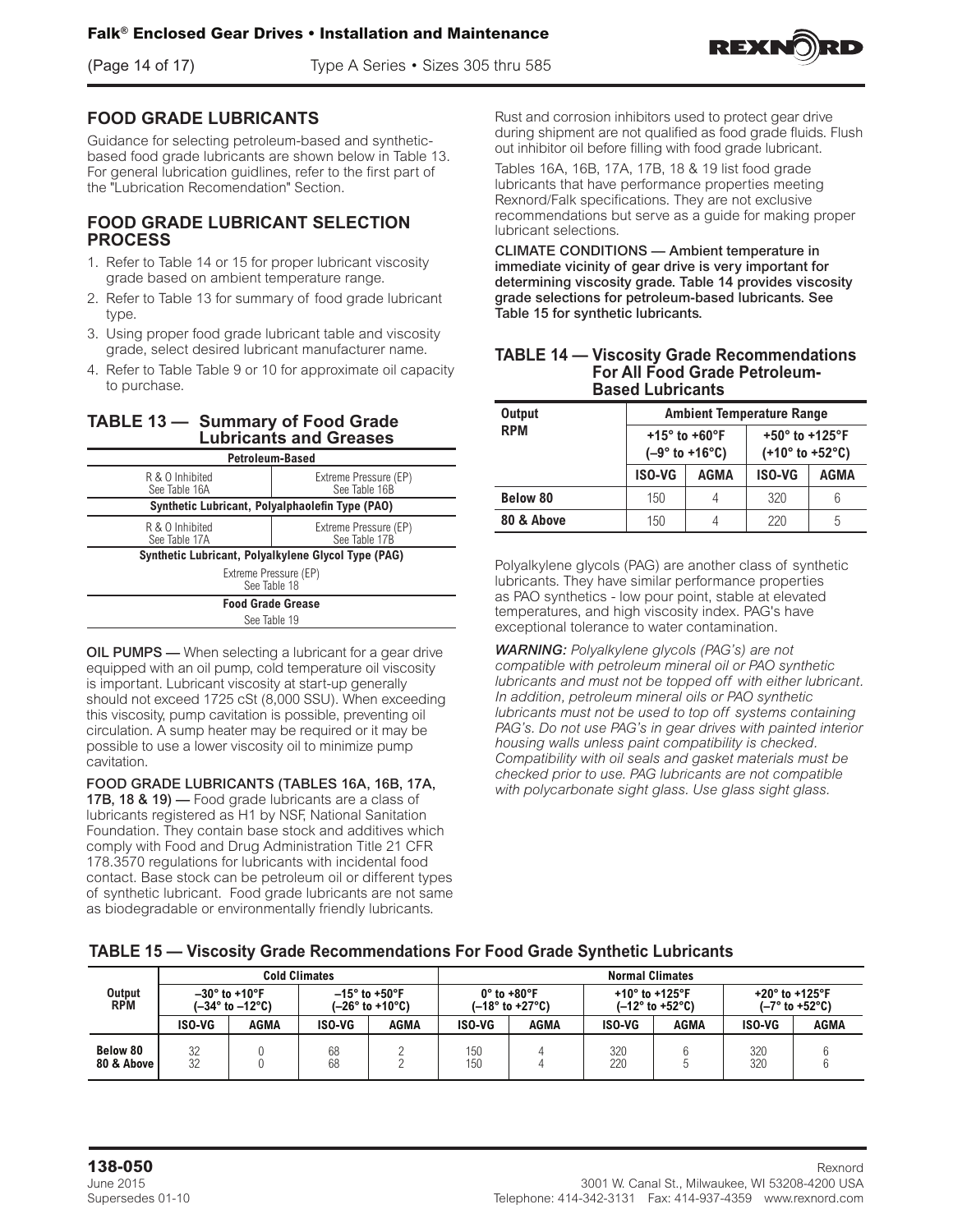

Type A Series • Sizes 305 thru 585 (Page 15 of 17)



## **PREVENTIVE MAINTENANCE**

AFTER FIRST WEEK - Check alignment of total system and realign where necessary. Also tighten all external bolts and plugs where necessary. DO NOT readjust the internal gear or bearing settings in the drive, these were permanently set at the Factory.

AFTER FIRST MONTH — Proceed as follows:

- 1. Operate drive until old sump oil reaches normal operating temperature. Shut down drive and drain immediately.
- 2. Immediately flush drive with an oil of the same type and viscosity grade as the original charge (warmed to approximately 100°F (38°C) in cold weather) by rapidly pouring or pumping a charge equal to 25 -100% of the initial fill volume or until clean oil flows through the drain.
- 3. Close the drain and refill the drive to the correct level with new oil of the correct type and viscosity.

### PERIODICALLY —

- 1. Check the oil level of the drive when it is stopped and at ambient temperature. Add oil if needed. If the oil level is ABOVE the high oil level mark on the dipstick, have the oil analyzed for water content. Moisture in the oil may indicate that a seal or the heat exchanger is leaking. If so, replace the defective part immediately and change the oil. DO NOT fill above the mark indicated as leakage or undue heating may result.
- 2. Check coupling alignment to make certain that foundation settling has not caused excessive misalignment.
- 3. If drive is equipped with a fan, periodically clean accumulated foreign matter from the fan, guard, and deflector.
- 4. If drive is equipped with a torque arm, check for free movement.
- 5. Refer to Section on Grease-Lubricated Seals and Bearings.

### **LUBRICANT ANALYSIS AND CHANGES**

OIL ANALYSIS REPORT (FOOD GRADE) — Checking oil condition at regular intervals is recommended. Analyze oil samples approximately every 1000 hours for food grade petroleum lubricants or every 3000 hours for food grade synthetic lubricants. In the absence of more specific limits, the guidelines listed below may be used to indicate when to change food grade lubricants:

- 1. Water content is greater than 500 ppm (parts per million) (0.05%).
- 2. Iron content exceeds 150 ppm.
- 3. Silicon (dust/dirt) exceeds 25 ppm, above reference sample from new oil container.
- 4. Copper content exceeds 75 ppm.
- 5. TAN (Total Acid Number) 50% increase above reference sample from new oil container.
- 6. Viscosity changes more than  $\pm 15\%$ .
- 7. Solid particle contamination code exceeds 25/22/18 for particle sizes ≥4/≥6/≥14 microns, respectively per ISO 4406.

### **TABLE 16A — Food Grade Petroleum-Based R & O (Rust & Oxidation) Inhibited Lubricants – NSF (National Sanitation Foundation) H1 Registered** Maximum operating temperature of lubricants 200°F (93°C)

| <b>ISO Viscosity Grade</b>                 | 150                     | 220                     | 320                     |
|--------------------------------------------|-------------------------|-------------------------|-------------------------|
| <b>AGMA Viscosity Grade</b>                |                         |                         | 6                       |
| Viscosity cSt @ 40 $\degree$ C $\triangle$ | 135-165                 | 198-242                 | 288-352                 |
| Viscosity SSU @ 100°F                      | 626-765                 | 918-1122                | 1335-1632               |
| <b>Manufacturer</b>                        | <b>Lubricant Name</b>   | Lubricant Name          | <b>Lubricant Name</b>   |
| <b>Bel-Ray Company, Inc.</b>               | No-Tox Gear Oil ISO 150 | No-Tox Gear Oil ISO 220 | No-Tox Gear Oil ISO 320 |
| <b>Kluber Lubrication</b>                  | Paralig P 150           | $- - -$                 | $- - -$                 |
| Lubriplate Lubricants Co.                  | Lubriplate FMO 900-AW   | Lubriplate FMO 1100-AW  | Lubriplate FMO 1700-AW  |

 $\blacktriangle$  Kinematic viscosity in units of mm<sup>2</sup>/S is equivalent to cSt (centistokes).

## **TABLE 16B — Food Grade Petroleum-Based EP (Extreme Pressure) Lubricants – NSF (National Sanitation Foundation) H1 Registered**

Maximum operating temperature of lubricants 200°F (93°C)

| <b>ISO Viscosity Grade</b>                 | 150              | 220                   | 320                   |
|--------------------------------------------|------------------|-----------------------|-----------------------|
| <b>AGMA Viscosity Grade</b>                |                  |                       |                       |
| Viscosity cSt @ 40 $\degree$ C $\triangle$ | 135-165          | 198-242               | 288-352               |
| Viscosity SSU @ 100°F                      | 626-765          | 918-1122              | 1335-1632             |
| <b>Manufacturer</b>                        | Lubricant Name   | <b>Lubricant Name</b> | <b>Lubricant Name</b> |
| Petro-Canada                               | Purity FG EP 150 | Purity FG EP 220      | Purity FG EP 320      |
| <b>Total Lubricants USA, Inc.</b>          | Nevastane EP 150 | Nevastane EP 220      | Nevastane EP 320      |

 $\blacktriangle$  Kinematic viscosity in units of mm<sup>2</sup>/S is equivalent to cSt (centistokes).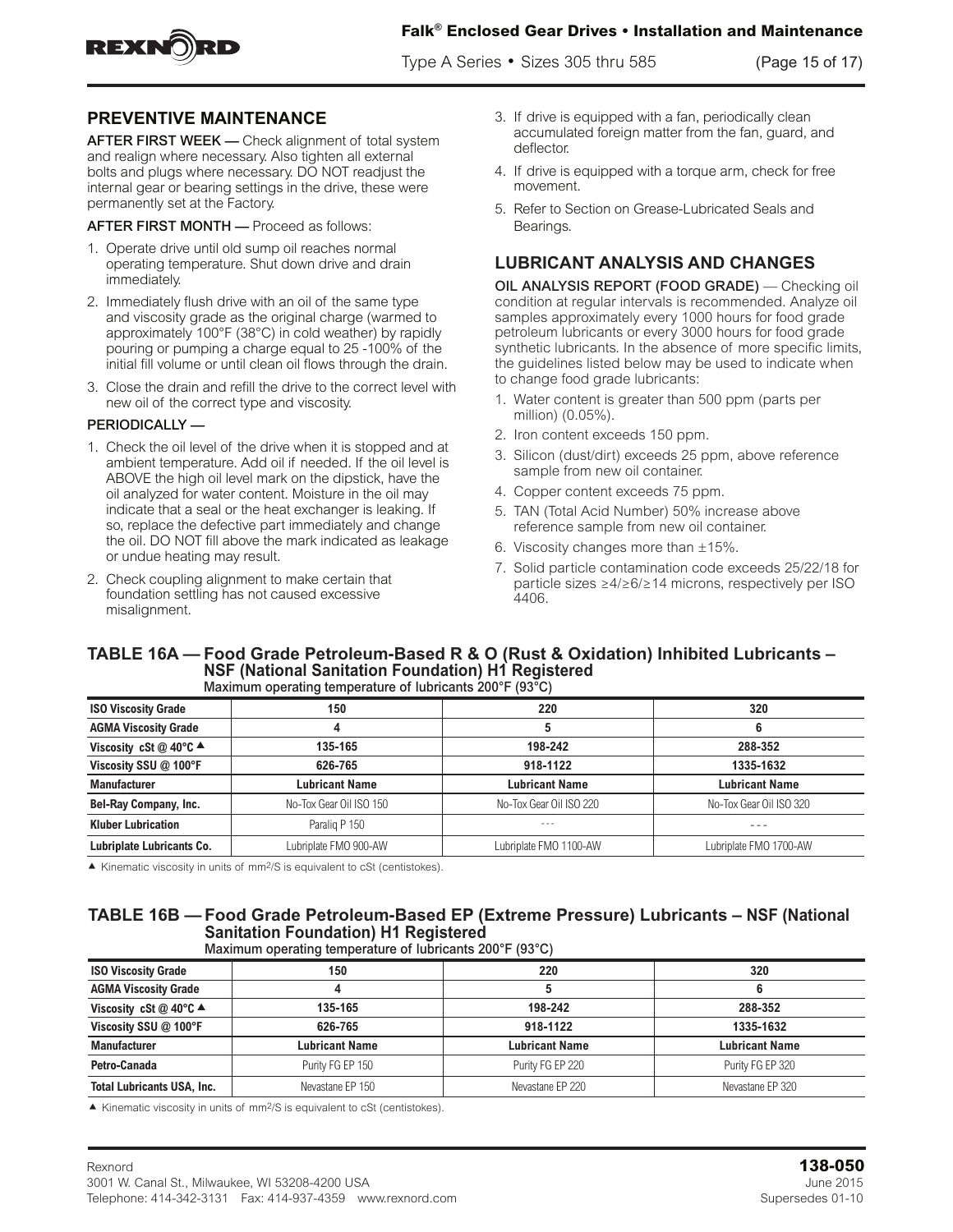

### **TABLE 17A — Food Grade Synthetic PAO (Polyalphaolefin) R & O (Rust & Oxidation) Inhibited Lubricants – NSF (National Sanitation Foundation) H1 Registered** Maximum operating temperature of lubricants 200°F (93°C)

|                                            |                          | maximum operating temperature or rubilicante 200 + 100 O) |                           |                           |                           |
|--------------------------------------------|--------------------------|-----------------------------------------------------------|---------------------------|---------------------------|---------------------------|
| <b>ISO Viscosity Grade</b>                 | 32                       | 68                                                        | 150                       | 220                       | 320                       |
| <b>AGMA Viscosity Grade</b>                |                          |                                                           |                           |                           |                           |
| Viscosity cSt @ 40 $\degree$ C $\triangle$ | 28.2-35.2                | 61.2-74.8                                                 | 135-165                   | 198-242                   | 288-352                   |
| Viscosity SSU @ 100°F                      | 134-164                  | 284-347                                                   | 626-765                   | 918-1122                  | 1335-1632                 |
| <b>Manufacturer</b>                        | <b>Lubricant Name</b>    | <b>Lubricant Name</b>                                     | <b>Lubricant Name</b>     | <b>Lubricant Name</b>     | <b>Lubricant Name</b>     |
| <b>ExxonMobil</b>                          | Mobil SHC Cibus 32       | Mobil SHC Cibus 68                                        | Mobil SHC Cibus 150       | Mobil SHC Cibus 220       | Mobil SHC Cibus 320       |
| <b>Kluber Lubrication</b>                  | Kluberoil 4 UH1 N 32     | Kluberoil 4 UH1 N 68                                      | Kluberoil 4 UH1 N 150     | Kluberoil 4 UH1 N 220     | Kluberoil 4 UH1 N 320     |
| <b>Lubriplate Lubricants</b><br>Co.        | Lubriplate SFGO Ultra 32 | Lubriplate SFGO Ultra 68                                  | Lubriplate SFGO Ultra 150 | Lubriplate SFGO Ultra 220 | Lubriplate SFGO Ultra 320 |
| <b>Total Lubricants USA,</b><br>Inc.       | Nevastane SL 32          | Nevastane SL 68                                           | Nevastane SL 150          | Nevastane SL 220          | Nevastane SL 320          |

 $\blacktriangle$  Kinematic viscosity in units of mm<sup>2</sup>/S is equivalent to cSt (centistokes).

### **TABLE 17B — Food Grade Synthetic PAO (Polyalphaolefin) EP (Extreme Pressure) Lubricants – NSF (National Sanitation Foundation) H1 Registered** Maximum operating temperature of lubricants 200°F (93<sup>°</sup>C)

| <b>ISO Viscosity Grade</b>                 |                       | 68                    | 150                   | 220                        | 320                   |
|--------------------------------------------|-----------------------|-----------------------|-----------------------|----------------------------|-----------------------|
| <b>AGMA Viscosity Grade</b>                |                       |                       |                       |                            |                       |
| Viscosity cSt @ 40 $\degree$ C $\triangle$ | 28.2-35.2             | 61.2-74.8             | 135-165               | 198-242                    | 288-352               |
| Viscosity SSU @ 100°F                      | 134-164               | 284-347               | 626-765               | 918-1122                   | 1335-1632             |
| <b>Manufacturer</b>                        | <b>Lubricant Name</b> | <b>Lubricant Name</b> | <b>Lubricant Name</b> | <b>Lubricant Name</b>      | <b>Lubricant Name</b> |
| Petro-Canada                               | ---                   | ---                   | ---                   | Purity FG Synthetic EP 220 | ---                   |

 $\blacktriangle$  Kinematic viscosity in units of mm<sup>2</sup>/S is equivalent to cSt (centistokes).

### **TABLE 18 — Food Grade Synthetic PAG (Polyalkylene Glycol) EP (Extreme Pressure) Lubricants – NSF (National Sanitation Foundation) H1 Registered** Maximum operating temperature of lubricants 200°F (93°C)

|                                  | ORE MAILING NOTE DEIGM. |                       |                                |                                |                                |
|----------------------------------|-------------------------|-----------------------|--------------------------------|--------------------------------|--------------------------------|
| <b>ISO Viscosity Grade</b>       | 32                      | 68                    | 150                            | 220                            | 320                            |
| <b>AGMA Viscosity Grade</b>      |                         |                       |                                |                                |                                |
| Viscosity cSt @ 40°C $\triangle$ | 28.2-35.2               | 61.2-74.8             | 135-165                        | 198-242                        | 288-352                        |
| Viscosity SSU @ 100° F           | 134-164                 | 284-347               | 626-765                        | 918-1122                       | 1335-1632                      |
| <b>Manufacturer</b>              | Lubricant Name          | <b>Lubricant Name</b> | Lubricant Name                 | Lubricant Name                 | <b>Lubricant Name</b>          |
| <b>Exxon Mobil</b>               | - - -                   | ---                   | Glygoyle 150                   | Glygoyle 220                   | Glygoyle 320                   |
| <b>Kluber Lubrication</b>        | ---                     | - - -                 | Klubersvnth UH1 6-150          | Klubersynth UH1 6-220          | Klubersynth UH1 6-320          |
| Lubriplate                       |                         |                       | PGO-FGL Synthetic Gear Oil 150 | PGO-FGL Synthetic Gear Oil 220 | PGO-FGL Synthetic Gear Oil 320 |

See Warning Note below.

*WARNING: Polyalkylene glycol (PAG) lubricants are not compatible with petroleum mineral oils or PAO synthetic lubricants. PAG's must not be mixed or used to top off either petroleum mineral oils or PAO synthetic lubricants.* 

 $\blacktriangle$  Kinematic viscosity in units of mm  $2/s$  is equivalent to cSt (centistokes).

Guidelines for when to change food grade polyalkylene glycol type lubricant are:

- 1. Water content is greater than 3%.
- 2. Iron content exceeds 150 ppm.
- 3. Silicon (dust/dirt) exceeds 25 ppm, above reference sample from new oil container.
- 4. Copper content exceeds 75 ppm.
- 5. Viscosity changes more than  $\pm 15\%$ .

6. Solid particle contamination code 25/22/18 per ISO 4406.

Laboratory analysis is recommended for optimum lubricant life and gear drive performance.

PETROLEUM LUBRICANTS (FOOD GRADE) — In the absence of oil analysis, change gear oils every 6 months or 2500 operating hours, whichever occurs first. Change oil more frequently when gear drives operate in extremely humid, chemical or dust laden atmospheres. In these cases, lubricants should be changed every 3 to 4 months or 1500 to 2000 hours. If the drive is operated in an area where temperatures vary with the seasons, change the oil viscosity grade to suit the temperature, refer to Table 14. Lubricant suppliers can test oil from the drive periodically and recommend economical change schedules.

SYNTHETIC LUBRICANTS (FOOD GRADE) — In the absence of oil analysis, synthetic lube change intervals